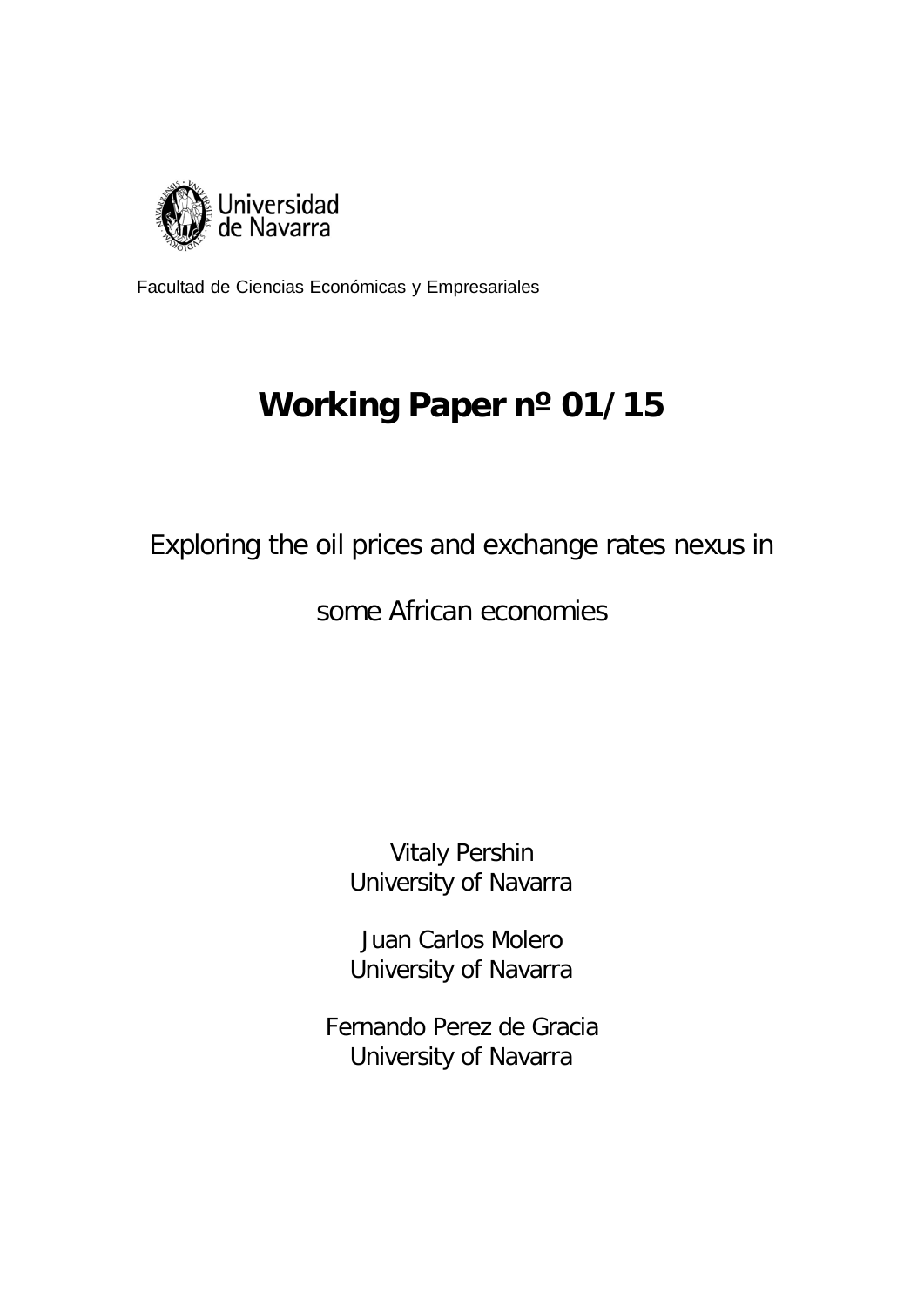Exploring the oil prices and exchange rates nexus in some African economies

Vitaly Pershin, Juan Carlos Molero and Fernando Pérez de Gracia August 2015

# ABSTRACT

This paper investigates the relationship between oil prices and exchange rates in three African countries using a Vector AutoRegressive (VAR) model. We use daily dataset on nominal exchange rates, oil prices and short term interbank interest rates from 01/12/2003 to 02/07/2014. The results suggest that the exchange rate of three selected countries displayed differing in the event of an oil price shock, not only before and after the oil peak of July of 2008, but also between each other, implying that no general rule can be made for net oil importing sub-Saharan countries, such as Botswana, Kenya and Tanzania. From our analysis we conclude that after an oil price peak, the Botswanan pula clearly appreciates against the US dollar, the Kenyan and Tanzanian shilling.

Vitaly Pershin Universidad de Navarra

Juan Carlos Molero Universidad de Navarra

Fernando Perez de Gracia Universidad de Navarra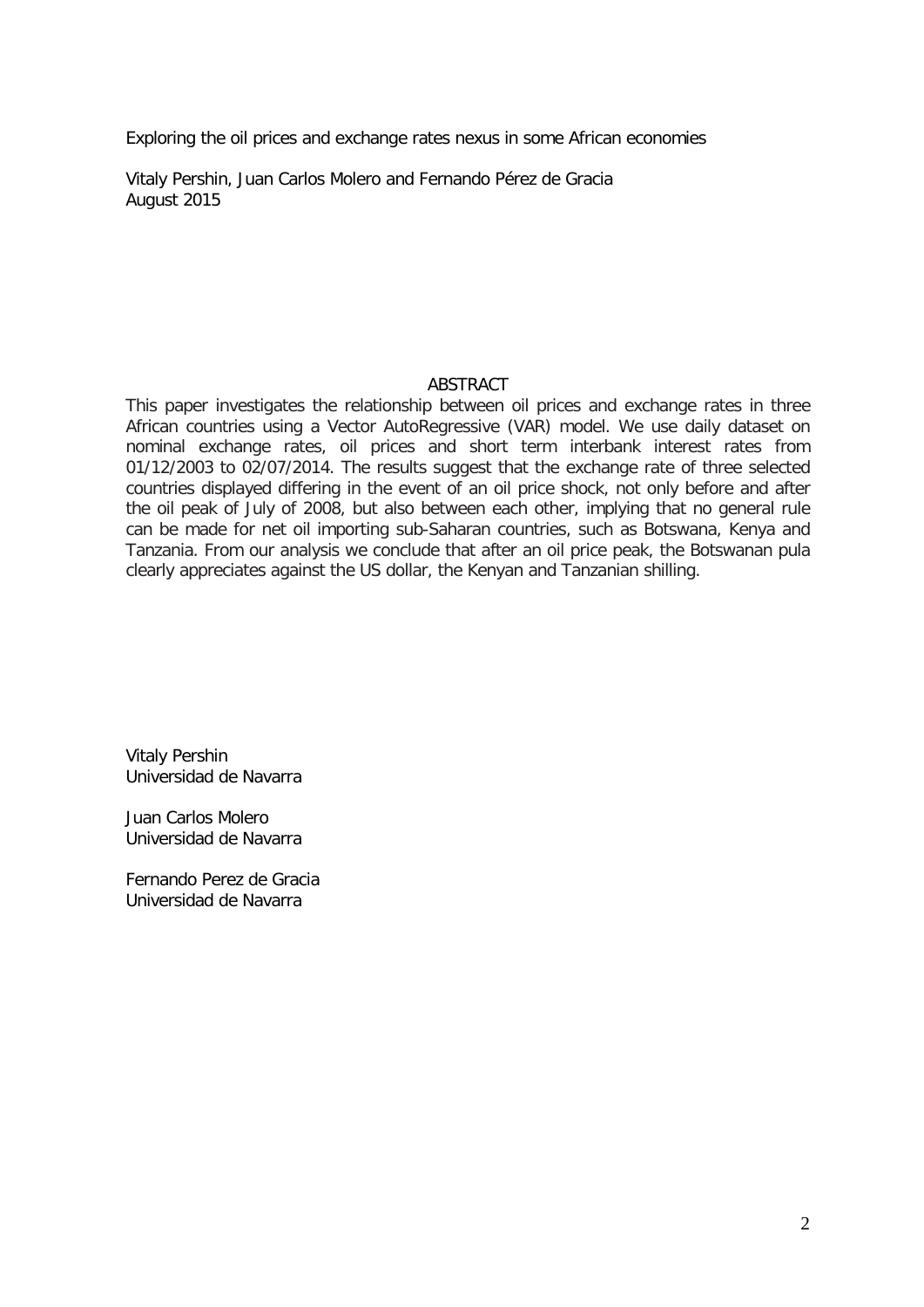# **Exploring the oil prices and exchange rates nexus in some African economies\***

Vitaly Pershin (Navarra Center for International Development, ICS, Universidad de Navarra)

Juan Carlos Molero (School of Economics and Business Administration, Universidad de Navarra)

Fernando Perez de Gracia (School of Economics and Business Administration, Universidad de Navarra)

**Abstract:** This paper investigates the relationship between oil prices and exchange rates in three African countries using a Vector AutoRegressive (VAR) model. We use daily dataset on nominal exchange rates, oil prices and short term interbank interest rates from 01/12/2003 to 02/07/2014. The results suggest that the exchange rate of three selected countries displayed differing in the event of an oil price shock, not only before and after the oil peak of July of 2008, but also between each other, implying that no general rule can be made for net oil importing sub-Saharan countries, such as Botswana, Kenya and Tanzania. From our analysis we conclude that after an oil price peak, the Botswanan pula clearly appreciates against the US dollar, the Kenyan and Tanzanian shilling.

**JEL classification:** F31, F41, Q43

**Keywords:** oil prices, exchange rates, African economies, VAR model.

\* Corresponding author: Fernando Perez de Gracia. School of Economics and Business Administration. Universidad de Navarra. Campus Universitario. 31080 Pamplona, Spain. E-mail: fgracia@unav.es.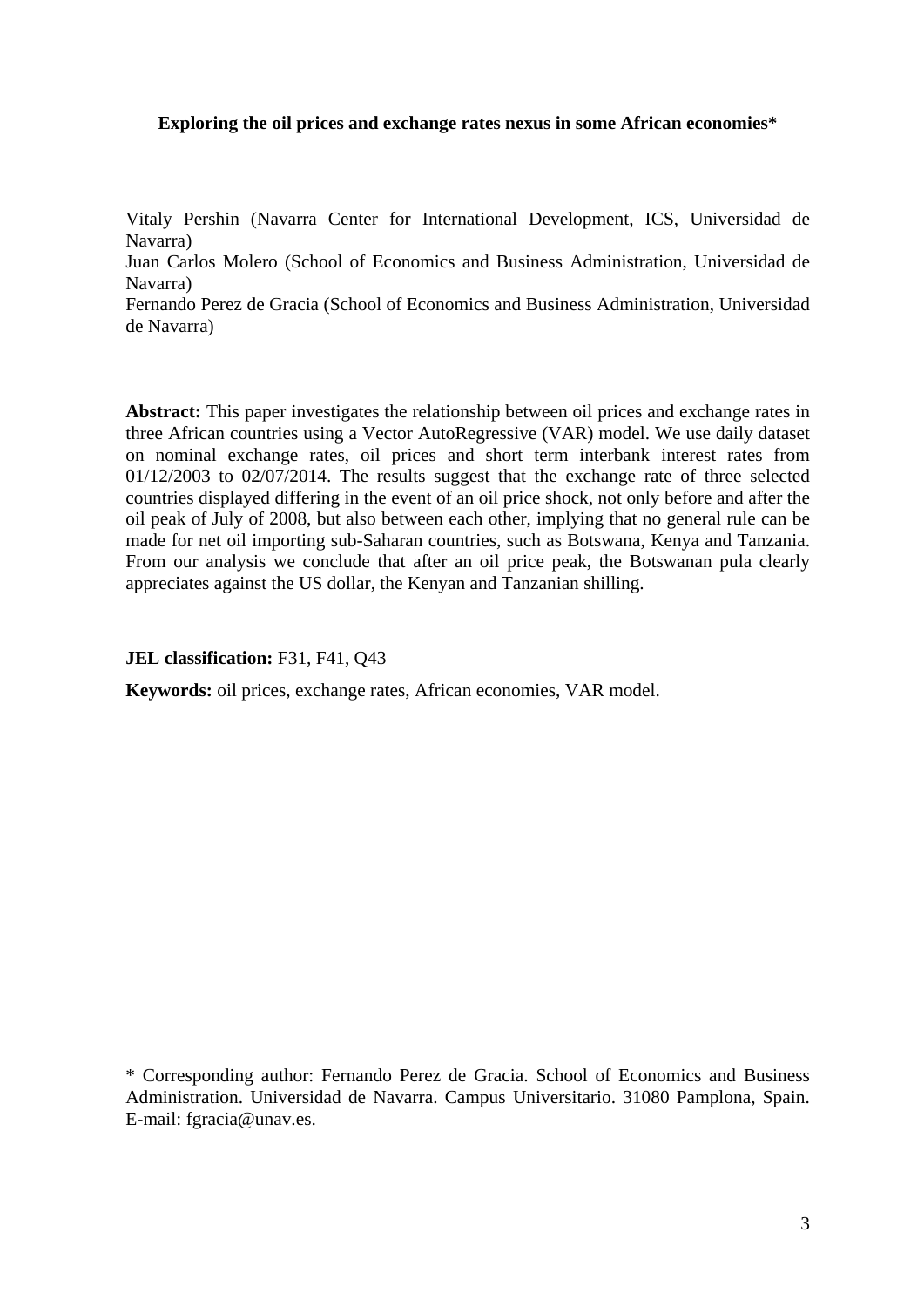## **1. Introduction**

Oil is one of the most important natural resources in the modern economy and also it is becoming more and more relevant for developing countries, which already account for more than a half of world total oil consumption. For example, in 2013 the total oil demand in the world increased by 1.4%, and more than a half of this growth is due to the non-OECD countries. According to Energy Information Administration (2013), most of the oil consumption growth is due to the demand in developing countries.<sup>[1](#page-3-0)</sup>

In this paper we focus on some African economies. Accordingly to the World Bank Africa Overview (2014), it is crucially important the improvement of policymaking in order to assure the economic stability of the region.<sup>[2](#page-3-1)</sup> In this sense, the main motivation of the paper is a deeper exploration of the nexus between exchange rates and oil prices in this continent, where so little has been done on policy improvement. The continent needs a better analysis of factors that may affect their economic stability, such as oil price shocks. The Economist (2013) gives us an insight of what perspectives may be waiting for African countries in the coming years. We may expect an African economic boom because a lot of improvements have taken place in the last decade: school enrolment is growing, new roads are being built, more democracies and civil activists have appeared in the continent and much fewer wars are now in course.

In sum, oil consumption has been growing in Africa during last five years, and it is expected to remain at the similar levels in next two decades, according to International Energy Outlook (2013). Oil consumption in sub-Saharan countries will continue growing, as well as sensitivity to oil price shocks. The novelty of this paper is precisely to study oil price shocks effect in these countries with a standard methodology widely applied for the study of developed and developing countries.

<span id="page-3-1"></span><span id="page-3-0"></span><sup>&</sup>lt;sup>1</sup> See, International Energy Outlook (2013), US Energy Information Administration.<br><sup>2</sup> See, the World Bank Africa Overview website at  $\frac{http://www.worldbank.org/en/region/aff/overview.}$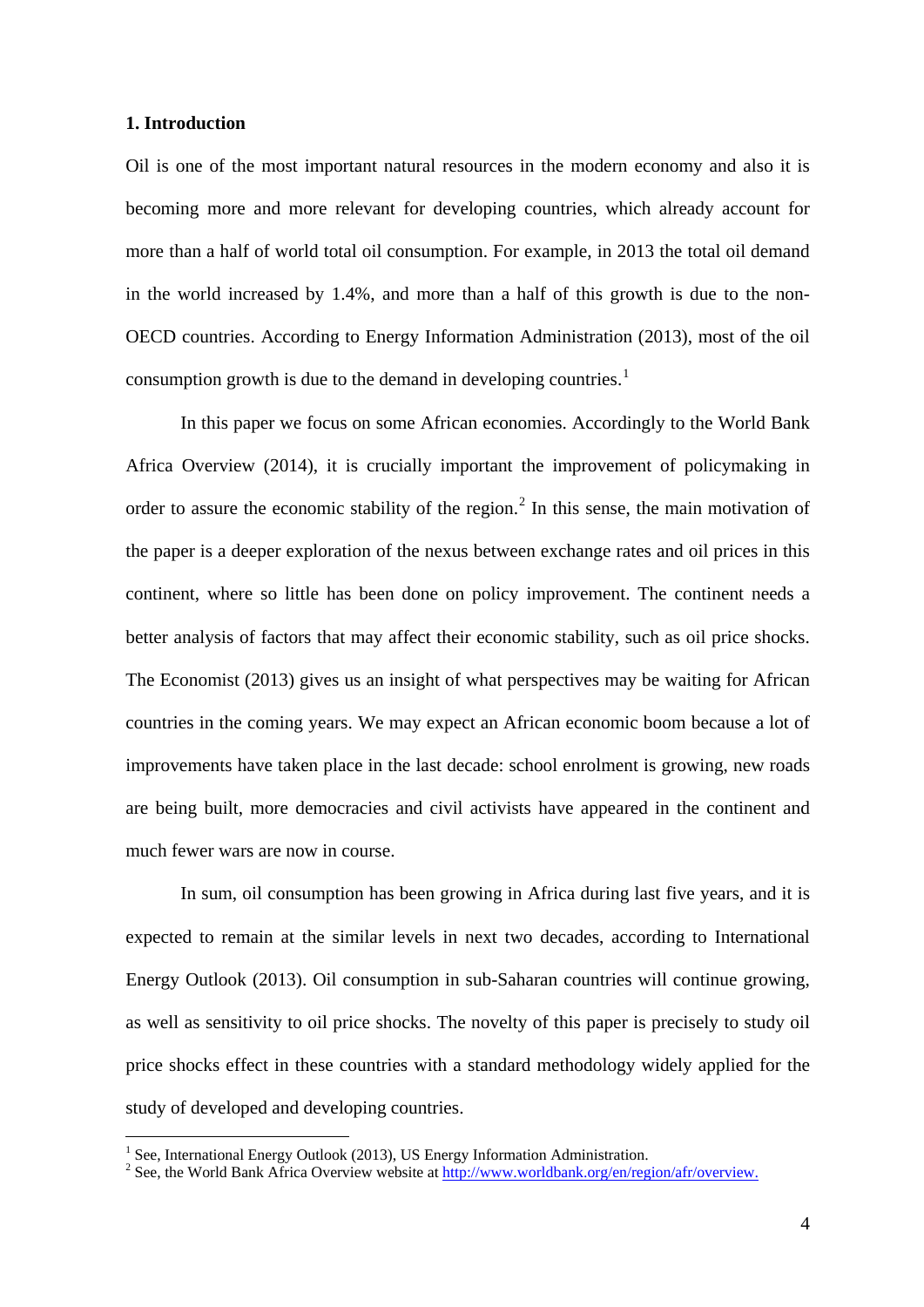The present paper investigates the relationship between oil prices and exchange rates in three African countries (namely Botswana, Kenya and Tanzania).<sup>[3](#page-4-0)</sup> We use a Vector AutoRegressive (VAR) model to evaluate the impact of oil prices on exchange rate, taking into account the role of interest rates. We do not only want to find a relationship between exchange rates and oil prices, but also with the interest rates of the country, in order to study in what way oil prices might affect or not the state of the economy through inflationary pressure (Bernanke *et al.,* 1997). We are aware that monetary policy can play a determining role in the exchange rate in the event of disturbances which may come through the trading balance, such as an oil price shock, and it is not only the case of giants such as China (Huang and Guo, 2007), but also of small countries as the case of Fiji islands, studied by Brahmasrene *et al.* (2014). We select daily data on exchange rate and short term interest rate for Botswana, Kenya and Tanzania, from 01/12/2003 to 02/07/2014. To our knowledge, our research is the first to analyze exclusively these three African countries using daily data, with a sample period which covers the recent oil price dynamics over the period 2003-2014. Coleman *et al.* (2011) also study a pool of thirteen African countries, but they use monthly real effective exchange rate and monthly interest rates and they only overlap with our study in the case of Kenya. The other interesting paper, following a similar methodology, is Hacihasanoglu *et al.* (2013). These authors study a set of emerging countries, but only select Nigeria and South Africa. The other difference with our work is that while we only select oil importing countries, their data set has a large presence of oil exporting countries, also starting in 2003 (01/03/2003), but ending in 06/02/2010.

The rest of the paper has a structure as follows. Section 2 reviews the literature on the nexus between oil prices and exchange rates. Section 3 describes the data set. Section 4

<span id="page-4-0"></span><sup>&</sup>lt;sup>3</sup> Previous studies have documented the relationship between oil prices and macroeconomic and financial variables (Hamilton, 1983; Bollini, 2007; Jouini, 2013).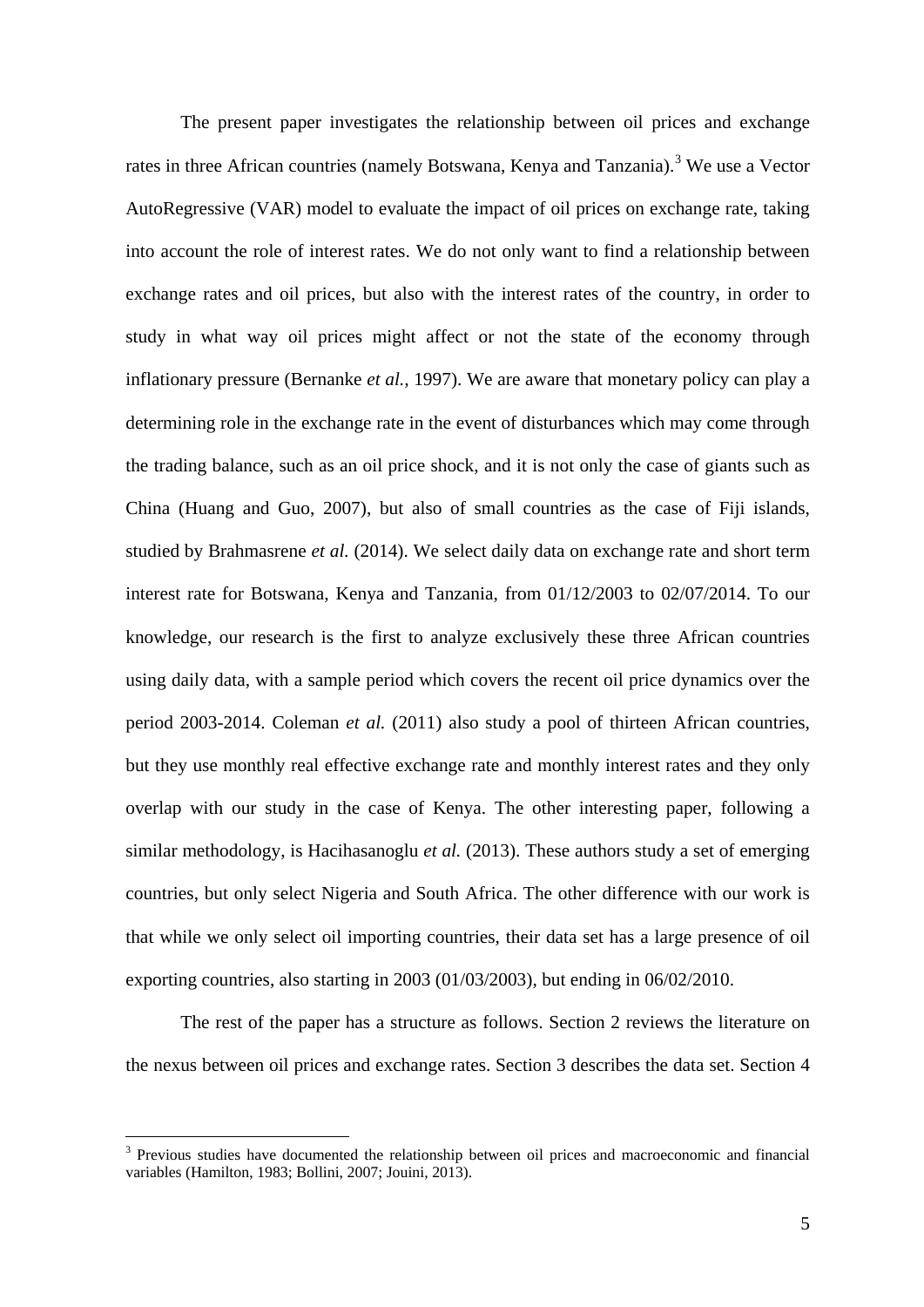presents the methodology and the main empirical results obtained for the selected African economies. Finally, section 5 concludes and includes some policy implications.

## **2. Literature review on exchange rates and oil prices**

The main literature that examines the relationship between oil prices and exchange rate is not new. In early 80's there were some works published that analyzed this relationship, exploring possible mechanisms of transmission. The simple intuition behind the relationship among exchange rates and oil prices is that oil prices will appreciate the dollar against oil importing countries, and depreciate it against oil exporting countries. The mechanism behind this is that, as the US is one of the largest consumers in the world, the oil price increase causes it to buy the oil at a higher price, injecting money into oil exporting economies and appreciating the value of their own currencies against US dollar. Oil importing countries have to pay more as the price of oil goes up; thus depreciating oil importing currencies against the dollar. This is the current balance mechanism broadly explained by Krugman (1980, 1983), Golub (1983) and others. The former explored a simple mechanism of the transmission based on wealth transfer due to the increase in price and the investment of petrodollars by oil exporting countries. Latter, Golub (1983), explored a similar mechanism, analyzing the relationship among US dollar and oil price increases. For this author, the important thing is the mechanism of wealth reallocation generated by oil price shocks. For example, a positive oil price shock produces a surplus in current balance for oil exporting countries, like OPEC, and deficit for oil importing countries. If the supply of dollars by OPEC is superior to the demand of dollars by oilimporting countries, then there will be an excess of dollar supply which leads to depreciation.

The issue of the connection between exchange rates and oil prices has been explored by many authors: see for example, Amano and Norden (1998), Brahmasrene *et al.* (2014),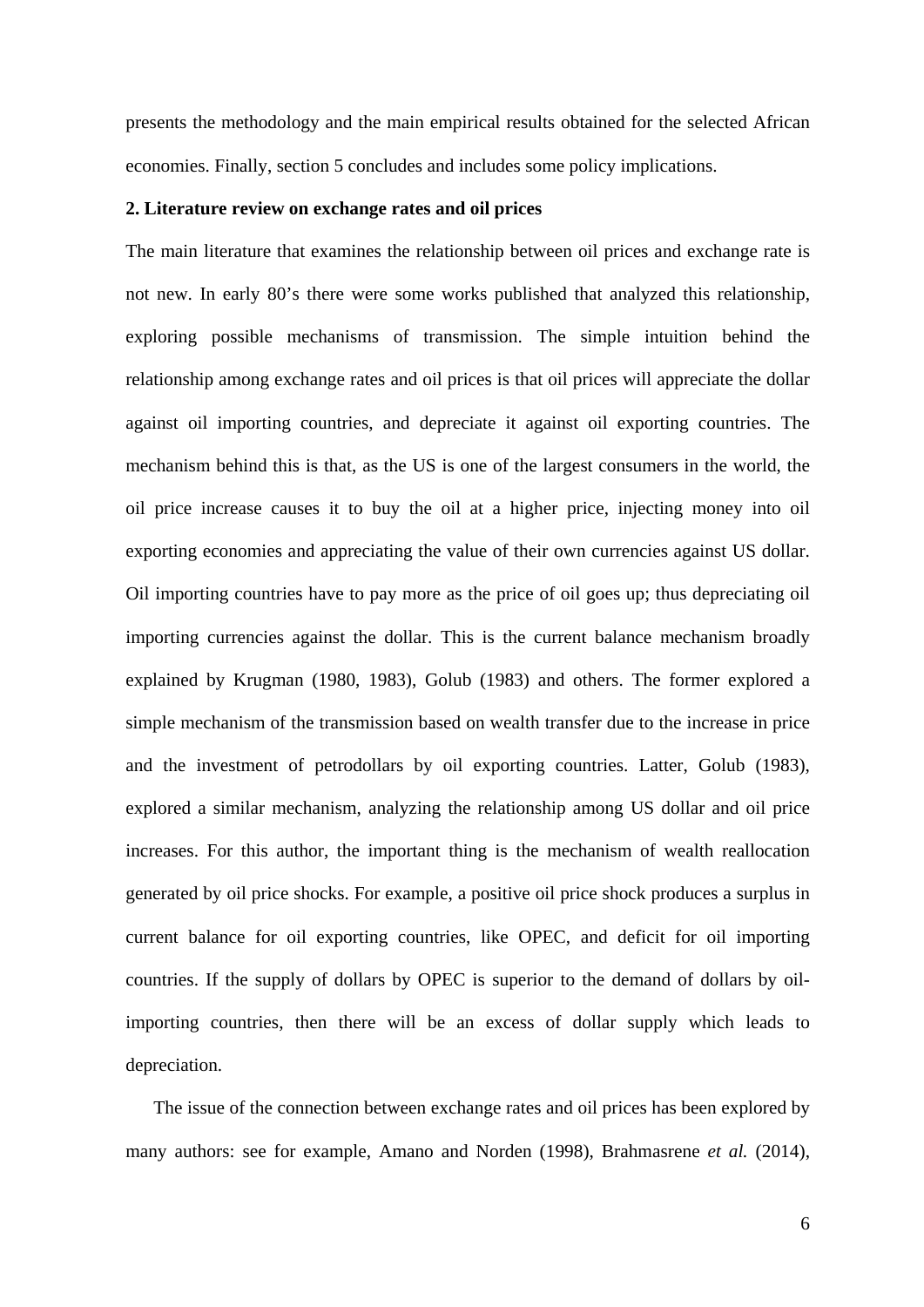Paresh *et al.* (2008), Chen and Chen (2007), Zhang et al. (2008) and Reboredo (2012), amongst others. Some of these papers focus on real exchange rates (Amano and Norden, 1998, Huang and Guo, 2007) while others use nominal exchange rate (Reboredo, 2012). Alternative methodologies have been used previously to study the relationship between oil prices and exchange rates, for instance VAR (Coleman *et al.,* 2011, Bénassy-Quéré *et al.,* 2007), Structural Vector AutoRegression (SVAR) models (Huang and Guo, 2007) and EGARH model (Paresh *et al.,* 2008). Another interesting methodology is that used in Reboredo (2012), applying correlations and copulas to model the oil prices and exchange rates co-movements in G7 countries, with monthly data period from 01/1972 until 10/2005 on nominal exchange rates, consumer price indexes and various oil price benchmarks. The two main results of his work is that oil prices and exchange rate have a very weak dependence, although it increases significantly after a financial crisis, even if there is not big market dependence between those two variables.

Alternatively, Amano and Norden (1998) apply cointegration, causality and VECM techniques on monthly data of US real exchange rate and US real oil price. They state that oil shocks have been the main source of real exchange shocks in the post Breton-Woods period and that the causality goes from oil prices to exchange rates. Their ECM has significant power to predict the size and the sign of variations in exchange rates and they suggest including this variable while modeling the US dollar movement.

More recent findings in that sense suggest that there is a difference in short and long run. Brahmasrene *et al.* (2014) uses Granger causality test, variance decomposition and impulse-response function analysis on US imported oil prices. Their work is based on monthly data of US imported oil prices from Energy Information Administration and bilateral exchange rate. The sample period is from 01/1996 to 12/2009. They find that in short run the causality runs from exchange rates to oil prices, but in the long run it turns the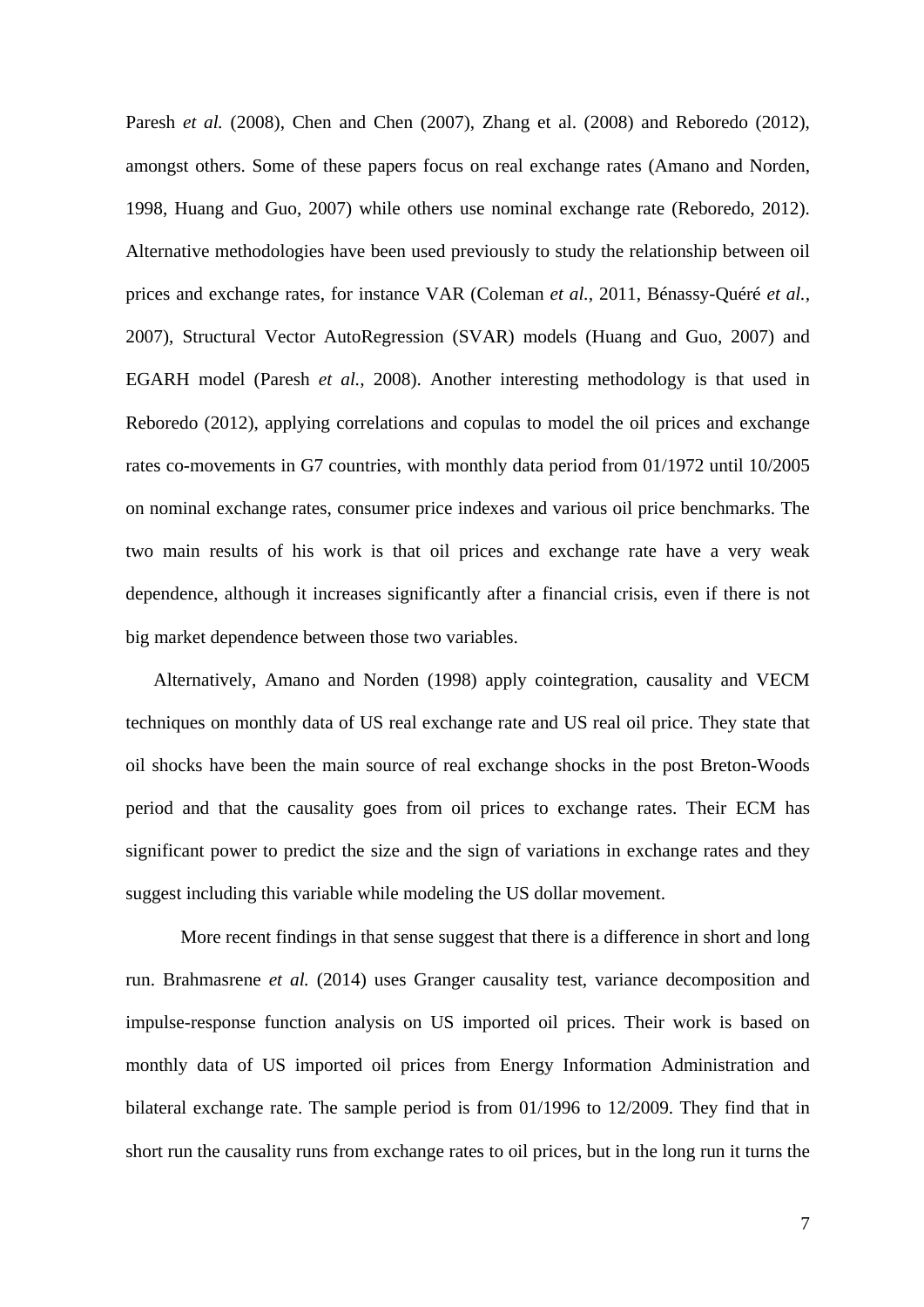other way around. However, it does not have to be like this, as Bénassy-Quéré *et al.* (2007) state. They cite the case of China, since this country has become a major player both in oil consumption and exchange rate markets. They use a monthly real exchange rate and real oil price from 01/1974 to 11/2004 for cointegration techniques and a VAR model. They conclude that the causality runs from oil prices to dollar, but it could be reversed due to the emergence of China in both markets and its pegged exchanged rate regime. The recent work of Basher *et al.* (2012) examines the relationship between oil prices, exchange rates and emerging market stock prices. His results show that, on the one hand, a positive oil price shock is negatively related with market stock prices, and also that a positive stock market shock is positively related with oil prices. This result is in line with the work of Bénassy-Quéré *et al.* (2007), which found that a rapidly growing demand can pressure oil prices. Some other interesting work in China is Huang and Guo (2007). They study this effect in the Chinese economy by using the four dimensional monthly SVAR with real oil price, real effective exchange rate, relative industrial production and relative consumer price index. Their results suggest that real price shocks have minor effects on exchange rates in long run because of the smaller dependence of China on oil that pegged countries in its RMB (Chinese renminbi) basket, and also because of China's rigorous regulation in domestic energy market

Nowadays, the study of emerging markets is becoming more relevant, for a number of reasons. First, GDP in emerging markets is increasing and, consequently, their oil consumption grows. Secondly, US oil consumption grows very slowly and Western Europe demand is even shrinking; in the meantime, the demand of oil by emerging countries is still growing. There are a number of significant works related to oil price-exchange rate nexus in emerging market. Some of them are country case studies such as Rautava (2004), which explores this nexus in the case of Russia, or Paresh *et al.* (2008), who do the same thing for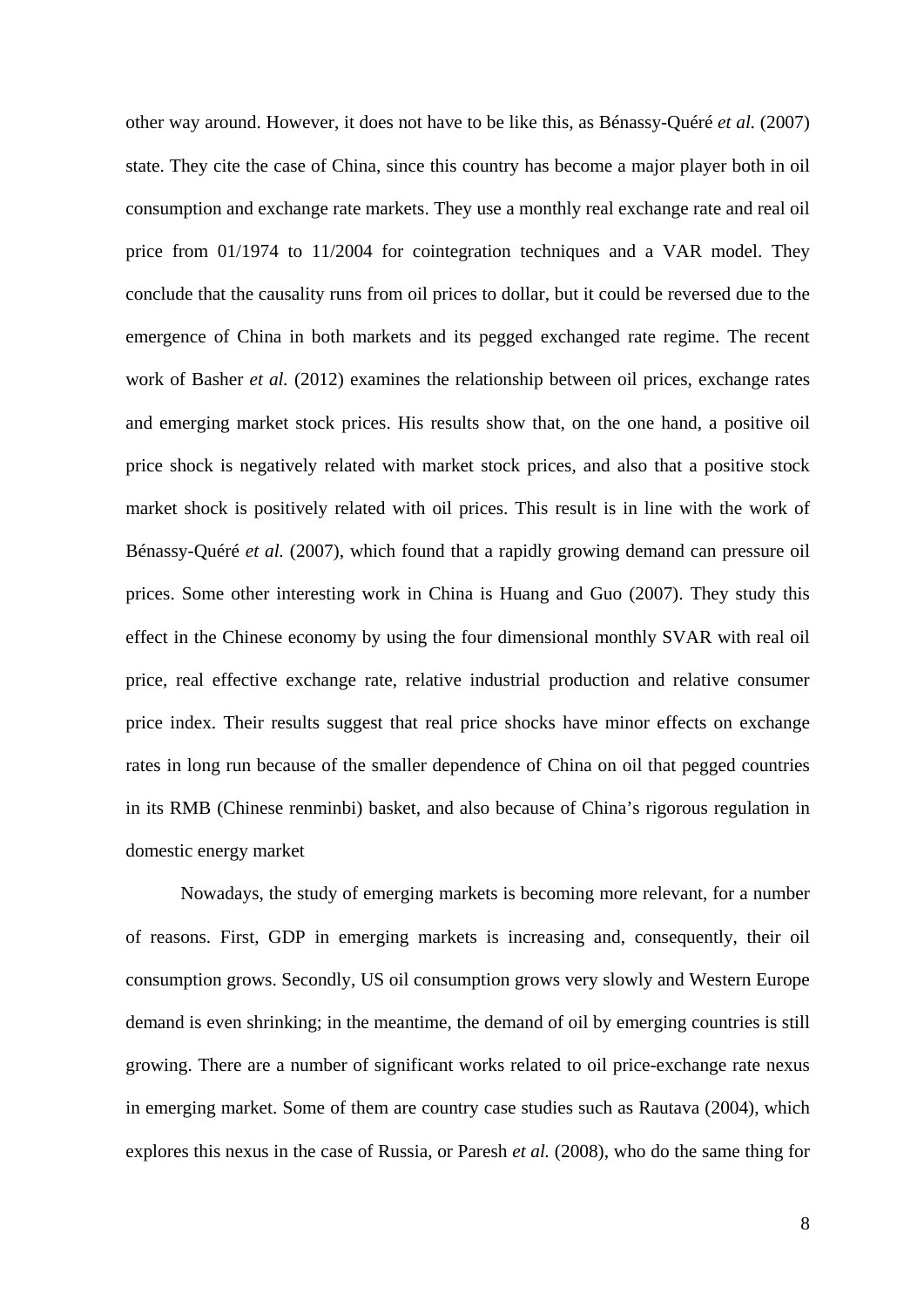Fiji islands. The paper by Paresh *et al.* (2008), is particularly interesting for our research, because the country that they analyze is an oil importing country, just like the set of countries that we have chosen for our study. Paresh *et al.* (2008) study the link between the two variables for the Fiji islands using daily data from 2000 to 2006. They use an EGARCH model and conclude that oil price increases lead to the appreciation of the Fijian dollar against the US dollar. There are also some work with a multi-country approach, such as Hacihasanoglu *et al.* (2013). Those authors use the daily exchange rate and oil price data in a set of emerging countries. In the same way, Coleman *et al.* (2011) study the nexus between real effective exchange rate and oil price shocks for a pool of 13 African countries. They apply cointegration tests and VAR and determine that there is no general rule, because the effect on exchange rate is different for each country, due to their different economic structures; some of them are oil producers, while others are oil consumers.

The main contribution of the present paper is the special selection of some African countries. In fact, the selected countries represent a great percentage of African GDP, but there are is no literature regarding the link between oil prices and exchange rates. In this sense, our research is the first to analyze this link for those particular countries, using daily data in a VAR model.

## **3. Description of the data set**

In this section we describe the data set used in our empirical analysis, considering the selected set of countries, the sample period, the variables and the sources from which we obtained the data. Table 1 offers the summary of the data set.

# a. Selected African countries

Several factors were taking into account when selecting the countries for our study. The first and most important was data availability, because some countries started to report the data on the exchange rate and short term interest rate just some years ago. The second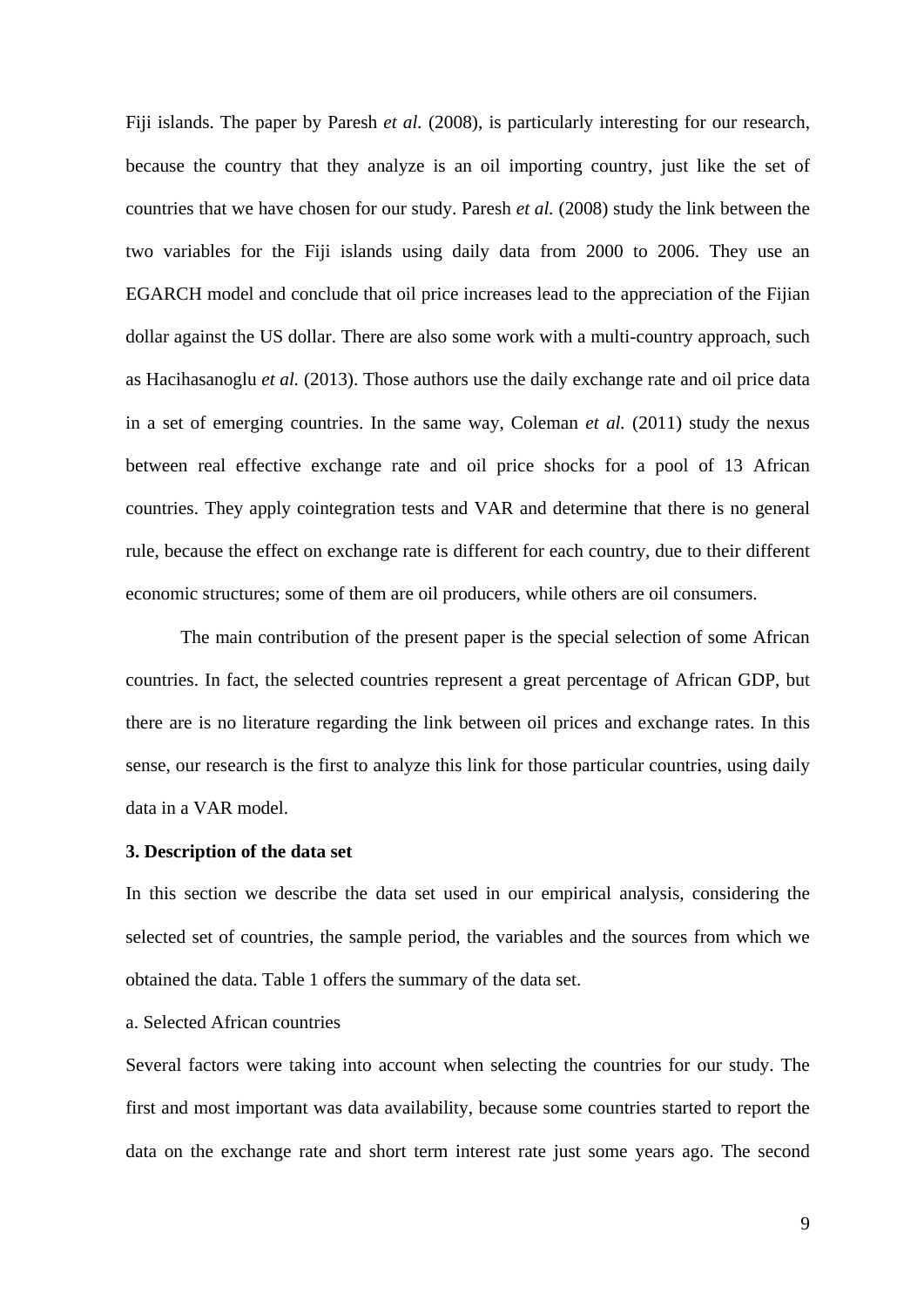factor was the comparability of the selected countries in terms of oil production and oil consumption, because all three of the countries are net consumers and importers of oil. Botswana and Tanzania do not produce oil, while Kenya produces little more than 1 thousand barrels per day, but imports some 54,000 barrels. In sum, all three countries are net importers. These factors enable us to give a richer interpretation of empirical results if the effects of oil price are different across these countries.

## b. Sample period

As we mentioned before, one of the most important issues with sub-Saharan countries is the availability of the data. In our data set, all variables start at 01/12/2003, except the interest rate of Botswana which starts at 16/11/2004. The sample period ends on 04/07/2014 for all the variables.

## c. Selected variables

We selected the following variables in order to analyze their relationship between oil prices and exchange rates:

-*Exchange rates*: we defined exchange rates as the amount of local currency to 1 US dollar. As we worked with daily data, there was no need to deflate them by the local Consumer Price Index in order to convert to the real exchange rates. The data for each exchange rate was taken from local Central Banks. In some way, we are followed a similar methodology to that of Hacihasanoglu *et al.* (2013), who also used daily series of exchange rates. This variable is in logs.

*-Interest rates*: the rate at what the Central Bank of each country lends to commercial banks and this is the main instrument of influencing the interest rates in the rest of the economy. We used a daily short term repo rate as a proxy to the monetary policy of a central bank, in order to capture the increase or decrease of the benchmark interest rate of all countries (Bernanke *et al.,* 1997). This variable is in levels.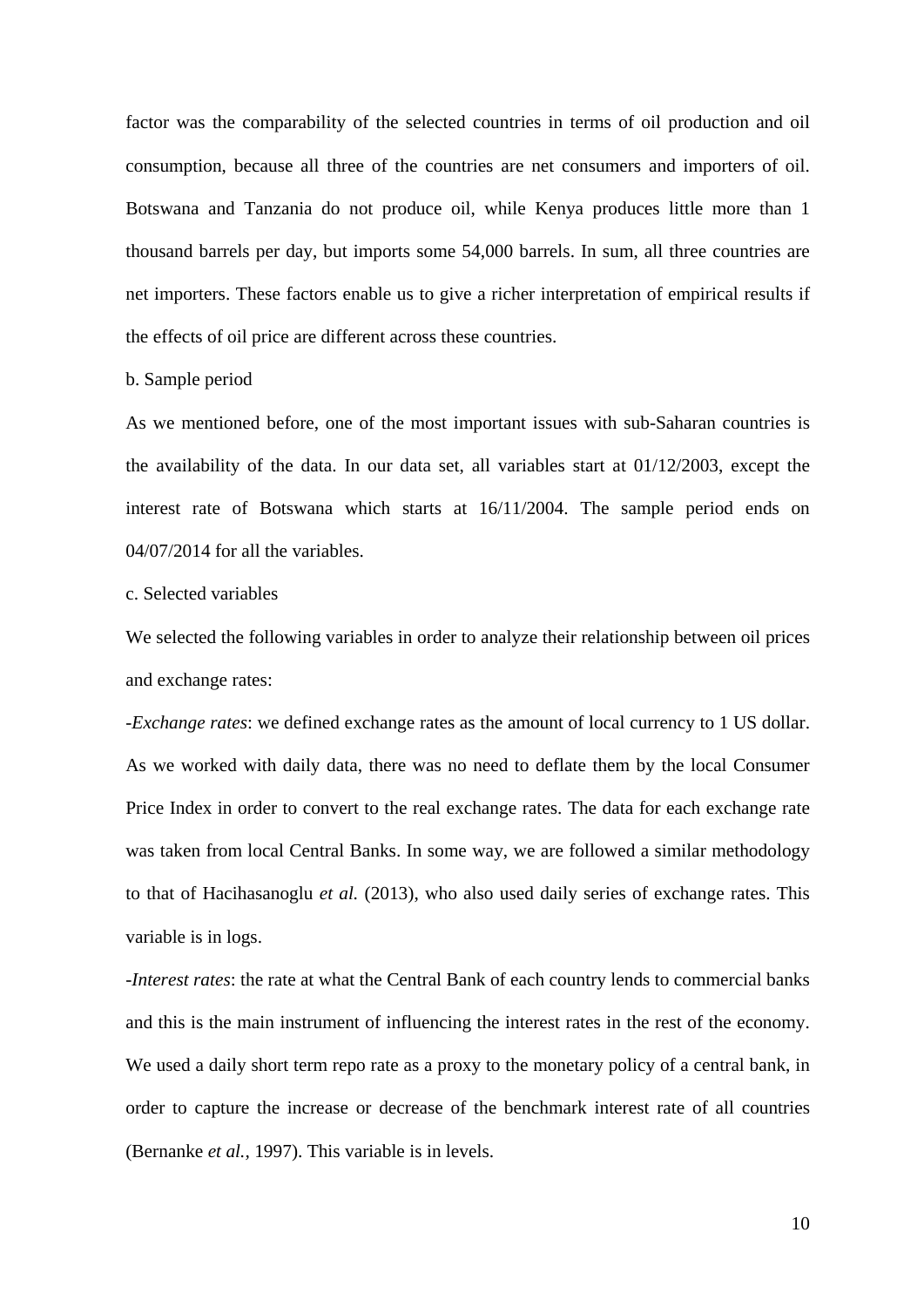*-Oil prices:* we used the nominal price of UK Brent oil price. The Brent benchmark is one of the most accurate indicators of world oil prices because it is one of the most traded oils in the current global oil market, and due to this liquidity, it follows perfectly the evolution of the global oil prices, according to Wlazlowski *et al.* (2011). This variable is in logs.

d. Source of the data set

For this work we used official data from recognized financial institutions, which are explained below:

The sources of the data are the following:

-*Bank of Botswana*: is the Central Bank of the country and it is in charge of the monetary policy implementation. The daily data on exchange rate and 91 days Bank of Botswana Certificates is publicly available on its website.

-*Central Bank of Kenya*: publishes the daily data on exchange rate and Central Bank Rate (CBR). The CBR is the minimum interest rate at which the Central Bank injects money into the money market of the country.

-*Bank of Tanzania*: elaborates the data on exchange rates and Repurchase Agreement rate (which is the analogue of the short term rates of the rates mentioned above).

-*Federal Reserve of Bank of St. Louis*: releases data on many economic indicators. The daily data on Brent oil prices was taken from its website and it is publicly available.

# **<Insert Table 1 about here>**

#### **4. Empirical analysis with a VAR model**

In this section we initially analyze unit root tests of the relevant variables. Then, we conduct structural break and cointegration tests respectively. Finally, we propose a VAR model that we estimate in the empirical analysis.

a. Unit root tests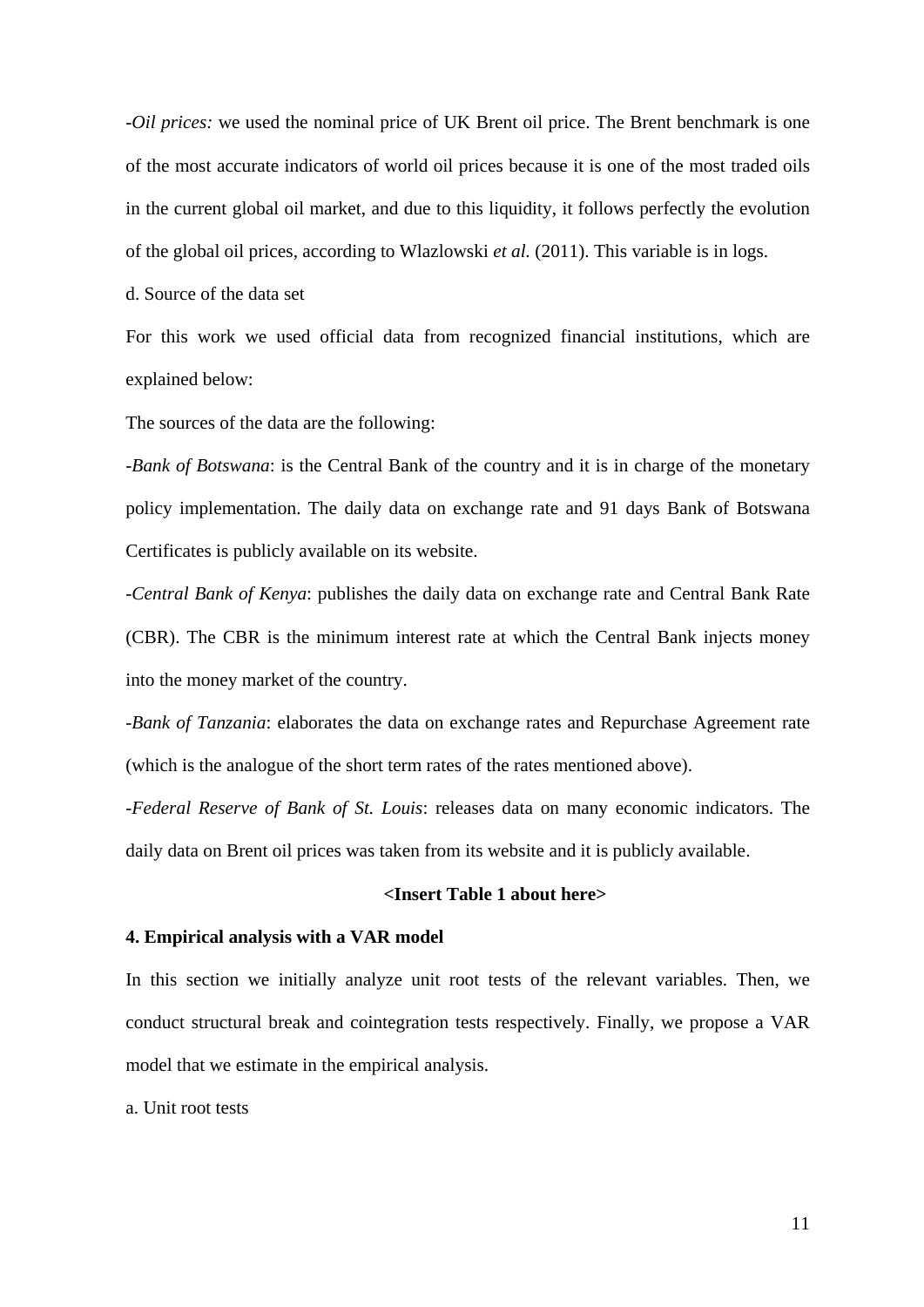In this section we present results of unit root tests for exchange rates, interest rates and oil prices for the selected African economies. Each variable is expressed in logs except interest rates. We use three alternative unit root tests: Augmented Dickey-Fuller (ADF, Dickey and Fuller, 1981) test, the Kwiatkowski - Phillips - Schmidt - Shin (KPSS, Kwiatkowski *et al*., 1992) test and the Dickey-Fuller Generalized Linear Square (DF-GLS, Elliot *et al.,* 1996) test.

The test was carried out in levels and in first differences. The results, included in Table 2, suggest that all series, exchange rates, nominal short term interest rates and Brent oil prices do not reject the null hypothesis, and hence are integrated at I(1). The ADF test is a classical unit root test that is widely used in the economic and financial literature, but has proven to be insufficient or ineffective when there is a large and negative Moving Average component, because it rejects the null hypothesis of I(1) more often, as Schwert (1987) points out. That is the reason why we also use the ADF-GLS unit root test proposed by Elliot *et al.* (1996), which follows a similar procedure, but with GLS detrended data. The test were carried out in levels and in first differences and the results, shown in Table 2, suggest that all series, exchange rates, nominal short term interest rates and Brent oil prices do not reject the null hypothesis, and hence are integrated at I(1). The configuration of KPSS is different from the ADF or ADF-GLS, because it is testing the opposite hypothesis where  $H_0$  is that the series is  $I(0)$  integrated, and it rejects it in all cases.

In summary, the results show that all the three variables -exchange rates, interest rates and oil prices- are integrated of order one variables (*i.e*., stationary in first differences). There are some previous related studies that confirm the unit root in oil prices and exchange rates (Amano and Norden, 1998; Basher *et al*., 2012).

## **<Insert Table 2 about here>**

# b. Structural breaks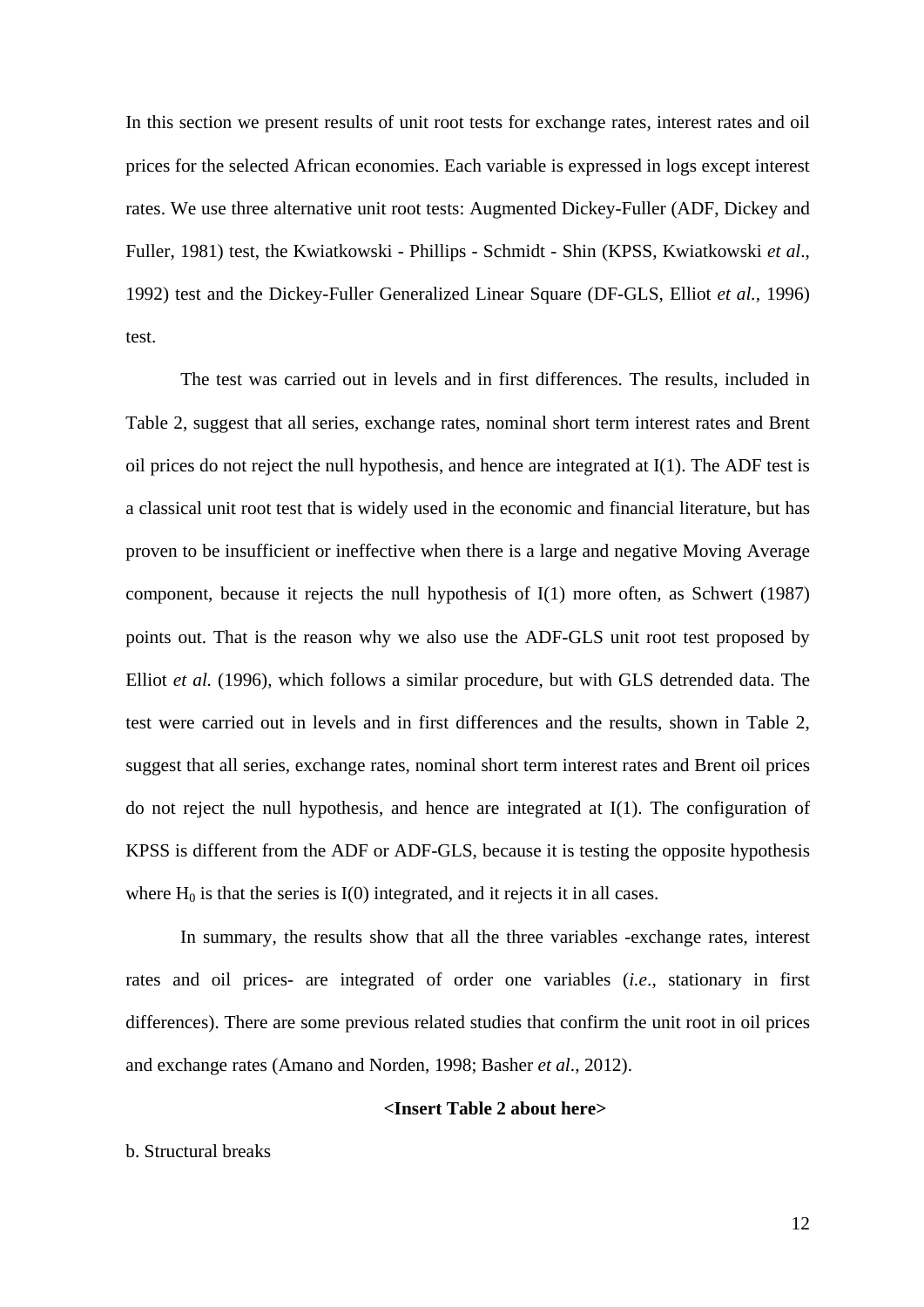Structural break testing is a very important issue in time series analysis because if there are actually structural breaks, the series has to be de-trended in order to work with it.

In our work, we use the Least Squares with Breakpoints method of calculation following Bai and Perron (1998). We also used sequential testing suggested by Bai and Perron (2006), where they run an extensive Monte Carlo simulations and conclude that the widely used Bayesian Information Criteria often fail to detect breaks. The sequential testing does not require information criteria because, in fact, it works in a very intuitive way. First, it detects the first break, and then it tests for more breaks in subsamples.

The results of this estimation are outlined in Table 3, and we can clearly see that the number of breaks goes from two to four, with the exception of Tanzanian interest rate, where no structural breaks were detected. However, we did not take them into account because we found no common trend in those breaks and they did not capture the major oil price peak of the previous decade that occurred in July of 2008. This shock can be clearly seen in Figure 1.

Many related to our research do not include the studies of the series for structural breaks (Paresh *et al.,* 2008, Brahmasrene *et al.,* 2014, and Coleman *et al.,* 2011). There are some studies which include at least one structural break test, such in Basher *et al.* (2012), which uses a single test suggested by Harris *et al.* (2009). In Basher *et al.* (2012) a structural break is included in all series at the end of 90's and a dummy variable is included in their following estimation of VAR in order to have a control for this. In our work, only a single structural break was included, in order to have a control for the 2008 oil price shock In that we follow a similar logic to Hacihasanoglu *et al.* (2013), who also separate the whole data set in three subsamples, capturing even more movements in oil prices around the second half of 2008.

# **<Insert Figure 1 about here> <Insert Table 3 about here>**

13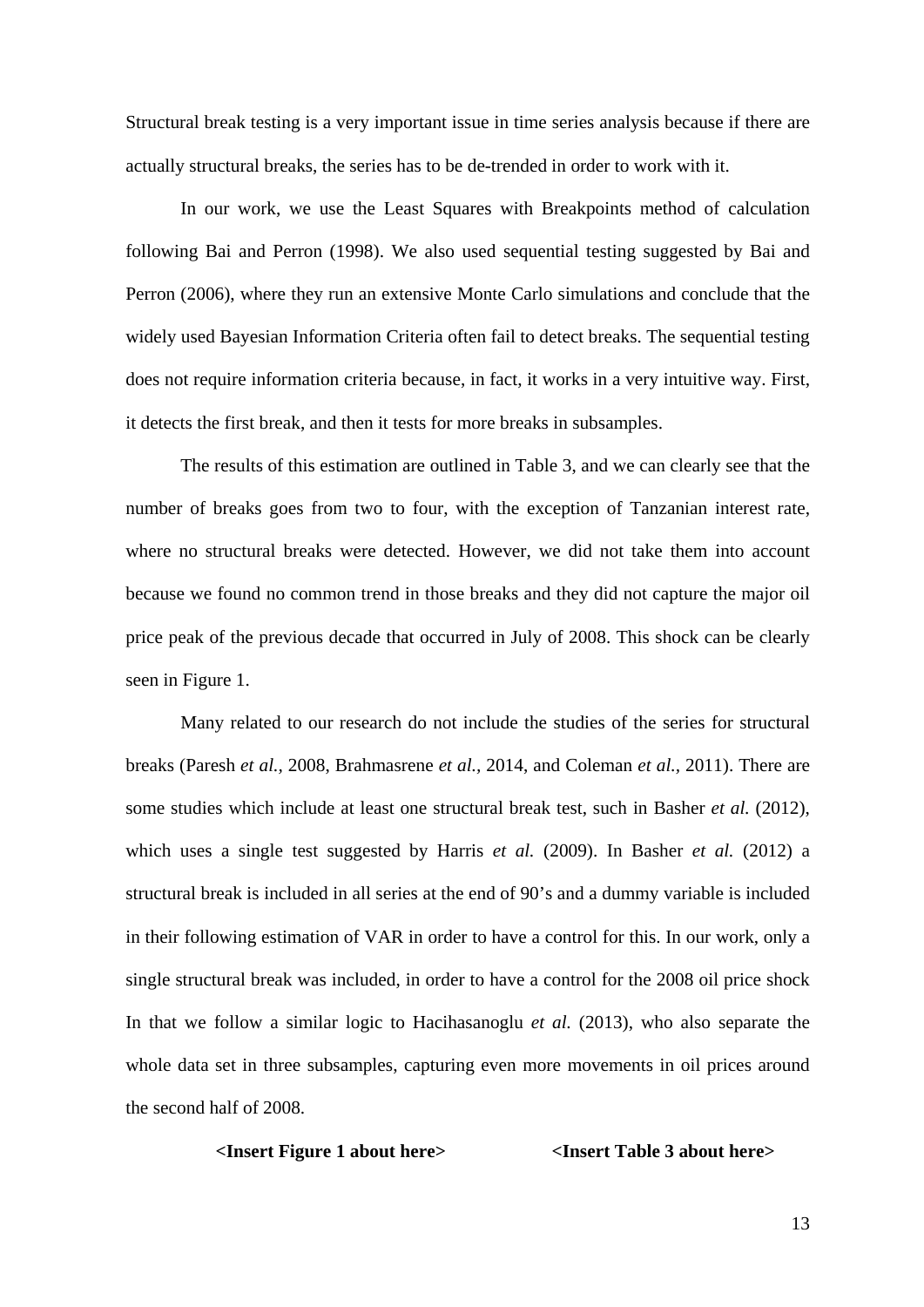# c. Cointegration tests

Once we proved that all the relevant variables contained a unit root, we tested for cointegration (Johansen and Juselius, 1990) using both the trace and the maximum eigenvalue tests. We followed the recent advanced techniques in time series analysis in series cointegration proposed by Johansen and Juselius (1990) and Johansen (1991, 1995) because this procedure enabled us to test for more than one series at the same time. The results reported in Table 4 show that no correlation was found for the cointegration test, with the exception of Kenya in a case without a linear trend. For the rest of countries the null hypothesis of no cointegration cannot be rejected at 5% significance level. This result suggests that no long run relationship was found between local exchange rates, short term interest rates and oil prices.

Cointegration tests are very common in the literature. However, the most used in the literature is the cointegration test proposed by Johansen and Juselius (1990). It is used in Bénassy-Quéré *et al*. (2007) rejecting the null hypothesis of no cointegration, however the same is used in Coleman *et al.* (2011) for a pool of African countries and it rejects the null hypothesis only for some countries, and not for the rest. The only country studied which is also in our data set is Kenya and their test rejects the null hypothesis, while our does not The difference in result probably is due to differences in selected variables, because they use monthly data on real effective exchange rates and monthly real oil prices, whereas we use move in a nominal daily framework.

# **<Insert Table 4 about here>**

# d. VAR model and results

The empirical model estimated in this paper has already been used in the context of oil prices and economic activity by Hamilton (1983), Mork (1989), Bernanke *et al.* (1997) and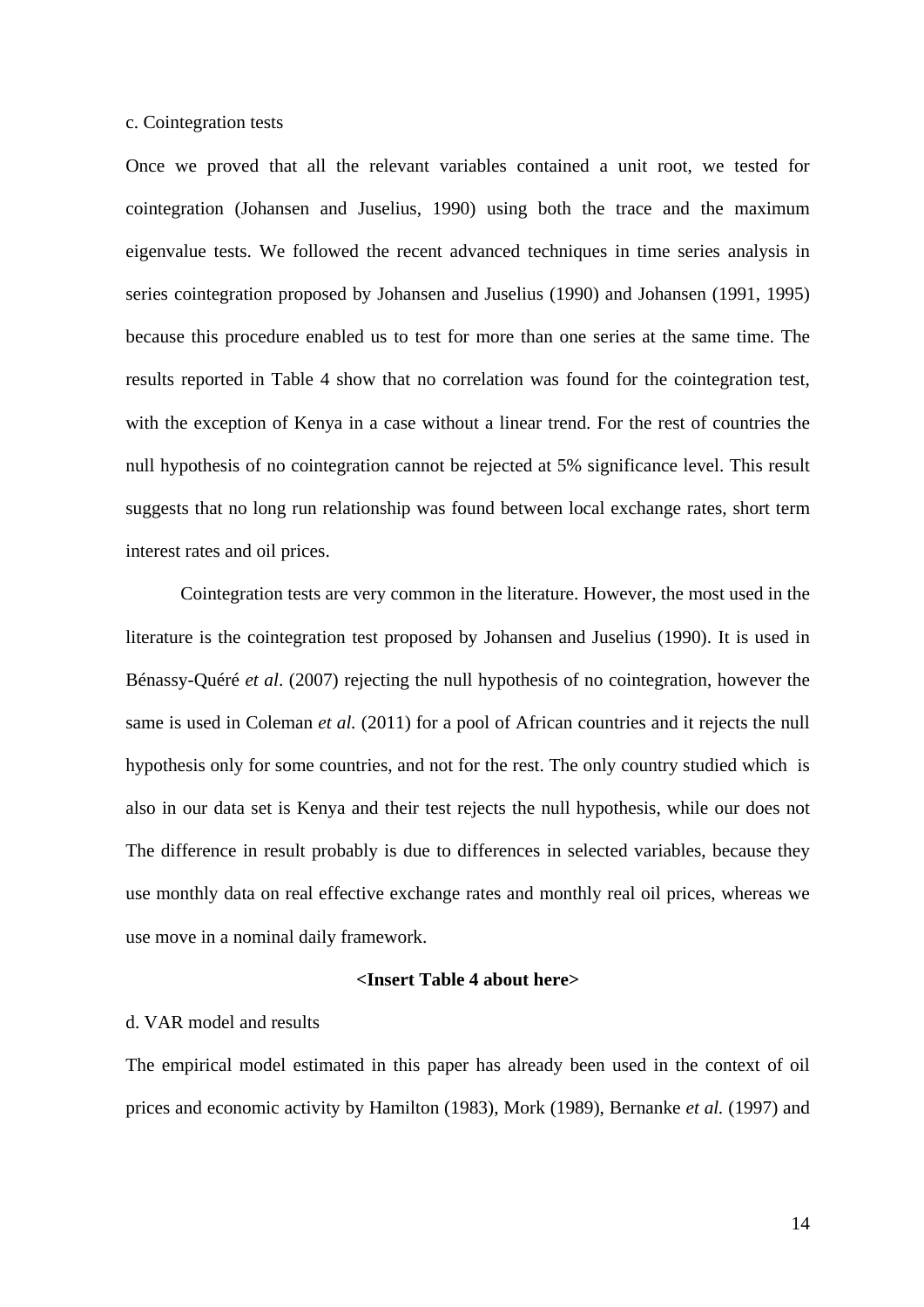Cunado and Perez de Gracia (2005) among many others, and it is based on the VAR methodology proposed by Sims (1980).

A VAR model of order p, where the order p represents the number of lags, that includes k variables, can be expressed as:

$$
y_t = A_0 + \sum_{i=1}^p A_i y_{t-i} + u_t,
$$
\n(1)

where  $y_t = [y_{1t} \dots y_{kt}]'$  is a column vector of observation on the current values of all variables in the model (exchange rates, interest rates and oil prices);  $A_i$  is k x k matrix of unknown coefficients;  $A_0$  is a column vector of deterministic constant terms;  $u_t$  is a column vector of errors with the following properties,

$$
E(u_t) = 0 \quad \forall \ t,
$$
  

$$
E(u_s u_t') = \Omega \quad \text{if } s = t,
$$
  

$$
E(u_s u_t') = 0 \quad \text{if } s \neq t,
$$

where  $u'$ <sub>t</sub> is not serially correlated but may be contemporaneously correlated and  $\Omega$  is the variance-covariance matrix with non-zero off-diagonal elements. Given a VAR(p) model of I(1) variables, there always exists an error correction representation of the form

$$
\Delta y_t = \prod y_{t-1} + B_0 + \sum_{i=1}^{p-1} \Delta B_i y_{t-i} + v_t,
$$
\n(2)

where  $\Delta$  is the first difference operator;  $y_{t-i}$  is a vector of error correction terms;  $\Pi$  is the matrix denoting the speed of adjustment toward the equilibrium and rank  $(\Pi) = r$ , the number of cointegration vectors, which in our case, and based on the previous results, we assume it is equal to 1,  $B_0$  is a column vector of deterministic constant terms and the column vector of errors,  $v_t$ , satisfy the same conditions as the  $u_t$  in equation (1).

Based on this model, we analyzed the impact of oil prices on exchange rates by examining impulse response functions. Figure 1 shows the impulse response functions of exchange rates to a one-standard deviation structural innovation in oil price to exchange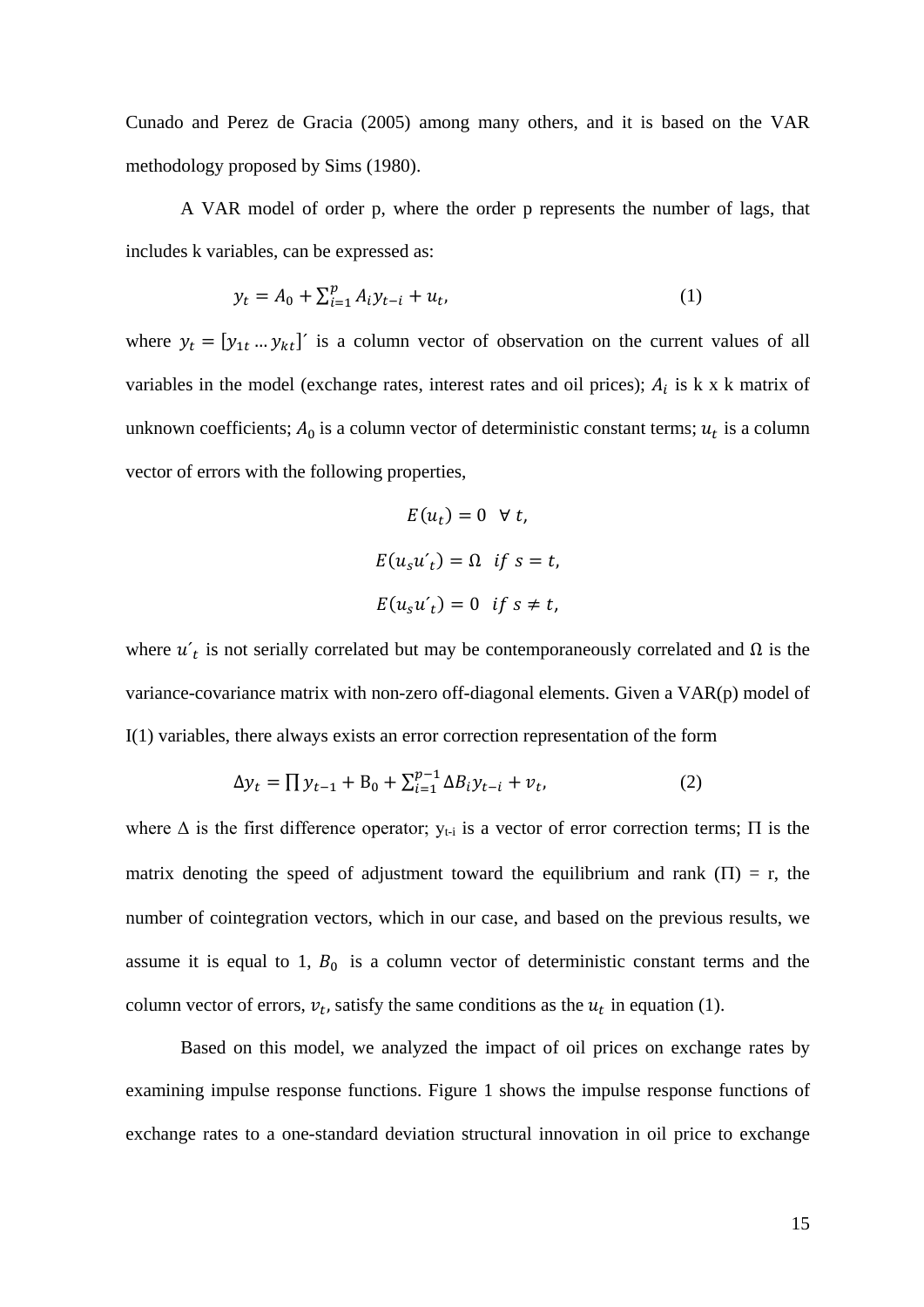rate and short term interbank interest rates. The red short-dashed lines indicate twostandard deviation confidence interval of the estimated impulse response function. The main goal of the present paper is to find a relationship between oil price shocks, exchange rate and short term interest rates in the three selected sub-Saharan countries, and some interesting results can be taken from the impulse response function. Our countries are net oil importers, because Botswana and Tanzania do not produce oil, and Kenya produces some, but the proportion of what it consumes to what it produces was nearly 40:1 in 2010, according to EIA.

We estimated the function for the whole sample period, and then we selected two subsamples which go from the beginning of the sample period (01/12/2003) until July of 2008 (30/06/2008), and from this date until the end of the whole sample period (02/04/2014). The reason for doing two subsamples in our paper is to have a control for the beginning of the global financial crisis and the huge drop of oil prices when Brent passed from almost \$144 per barrel on July 2 to around \$40 in December. The whole sample period offers a more general view of how the reaction of exchange rate and interbank rate was to a shock in oil prices. But the subsample level offers a better insight how things changed after the drop in oil prices and the global financial crisis

We obtain similar results as Coleman *et al.* (2011) where an oil price shock leads to different effects on the local currency of each African country. The effect of an oil price increase seem very tiny at the full sample level, but at the subsample level it can be seen that before the July 2008 the effect was very soft: the local currencies appreciated a little bit in the short run and then returned to more or less the same state. The currency of Kenya even shows a slight positive movement meaning the depreciation of Kenyan shilling against the US dollar.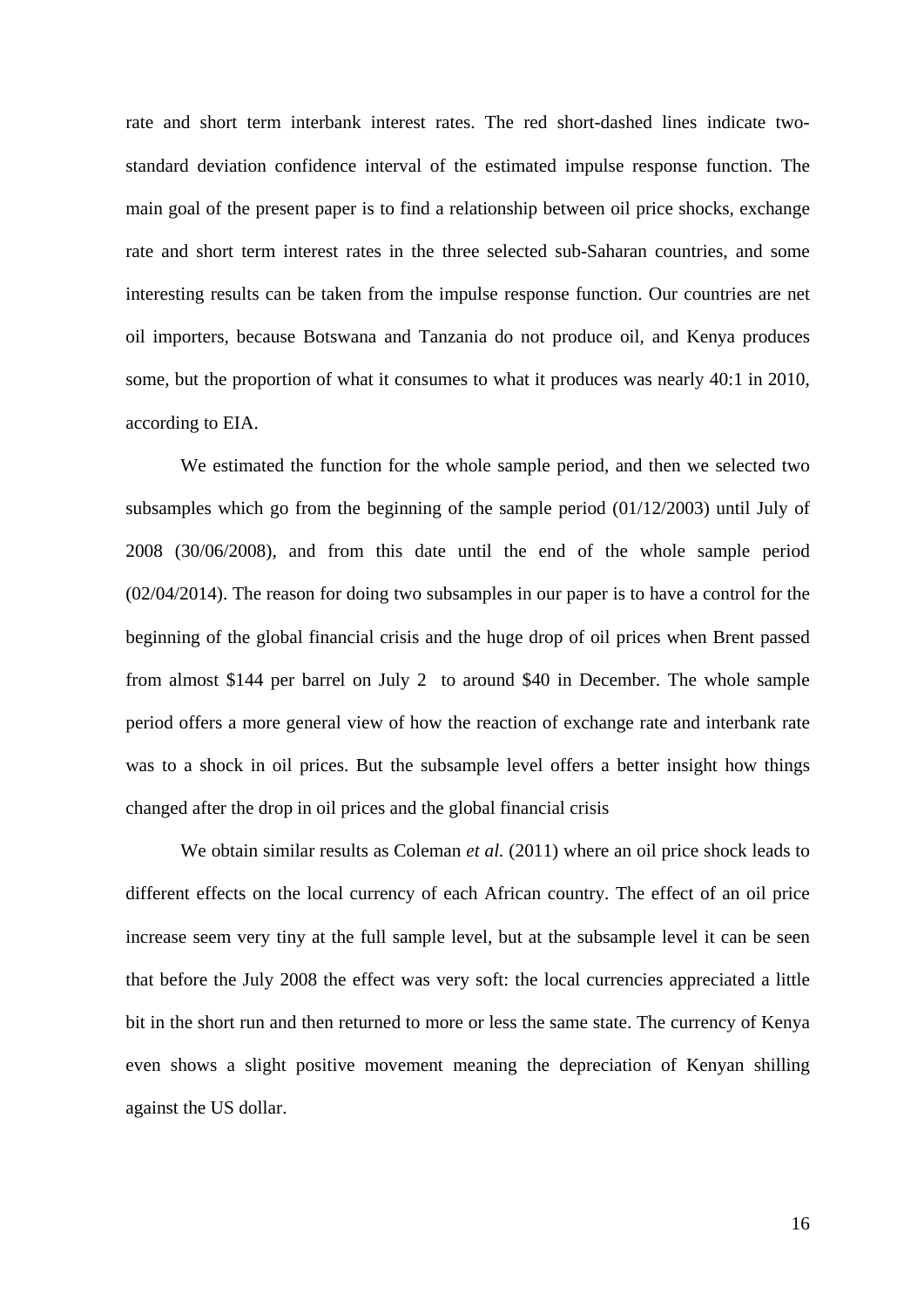After July 2008 movements are stronger. This is in line with Reboredo (2012) and Hacihasanoglu *et al.* (2013) who also note the increasing relationship between the two variables after the financial crisis. The Botswanan pula experienced much stronger appreciation in the second period that in the first one. The Kenyan shilling in the first period was even experiencing a slight depreciation, however the direction of the oil price shock effect changed completely in the second period causing the appreciation of the Kenyan currency against the US dollar in the second subsample. The Tanzanian shilling in the first period had a slight positive effect after an oil shock, however, the second subsample shows a different behavior because the it captured both appreciation and depreciation, staying finally a little more depreciated with respect to the US dollar.

The interest rates also show interesting behavior. In our results, the interbank interest rate displays different behavior before and after July 2008. The Botswanan interest rate does not react to an oil price shock, but Kenyan and Tanzanian interest rates in the event of oil price increase went down in the short run and remained more or less at the same level. However, after July 2008 the interest rates of the latter two countries change their behavior completely. The Kenyan interest rate in that period had much more dramatic increase, going a little bit down in a long run. The Tanzanian interbank interest rate also reacted differently from the other subsample, but it had much l weaker increase than the Kenyan interest rate. With respect to the interest rate, it cannot be treated as an exogenous variable because the Central Bank adjusts it depending on needs of the country, as Basher *et al.* (2012) points out. Also according to them, the monetary policy is much more active today than in 70's. Today it is very likely that a Central Bank would influence the economy through the open market operations responding to inflationary pressures produced by real shocks, such as an oil price shock. The reason behind the different response of Central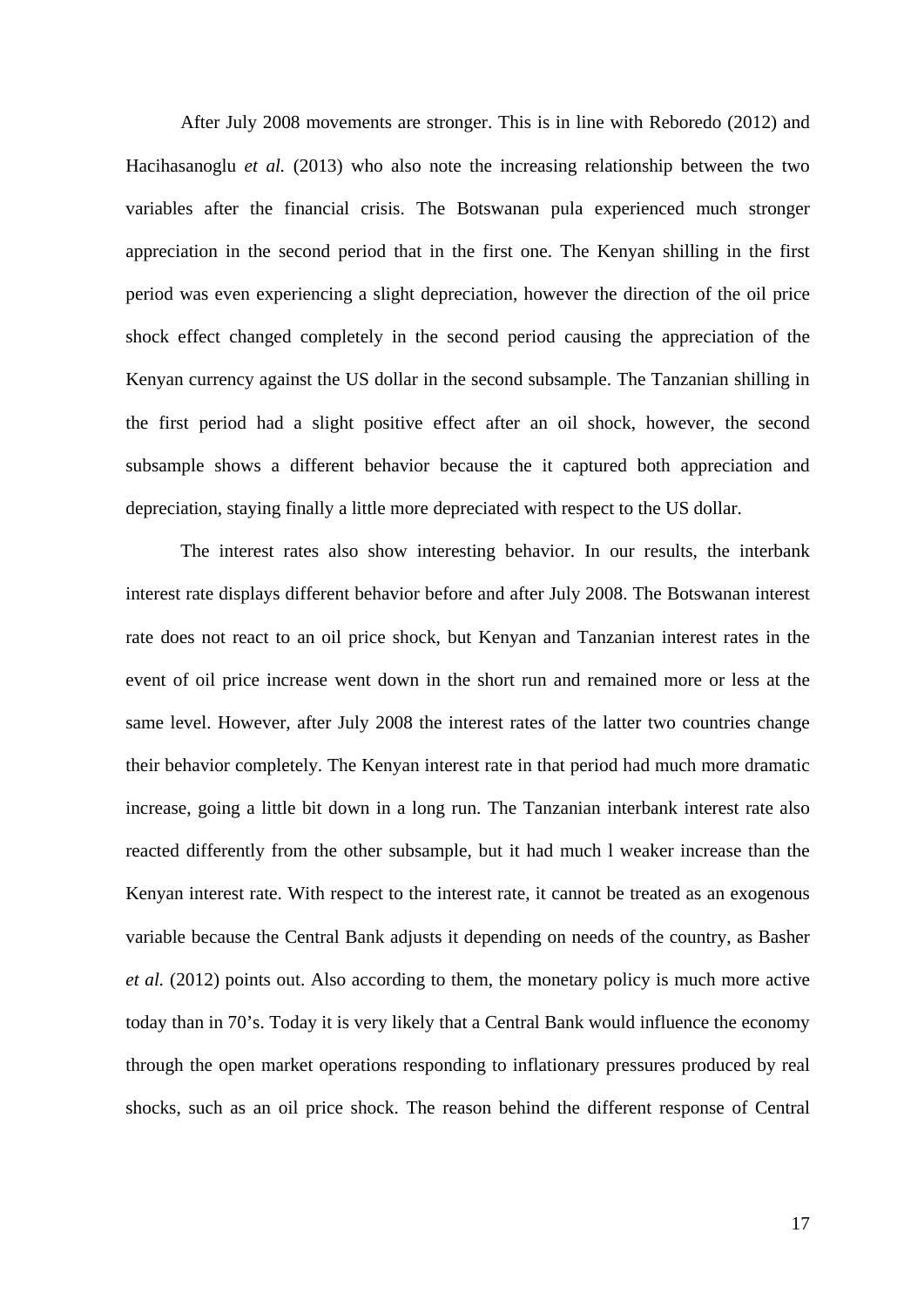Banks in Kenya and Tanzania before and after July 2008 is still an open question and this work was not intended to explore them.

## **5. Concluding remarks and policy recommendations**

In this paper, we focus on the relationship between oil prices and exchanges rates in selected African economies. In line with previous empirical papers such as Coleman *et al*. (2011), Basher *et al.* (2012), this research examines the impact of oil prices on the exchange rate and short term interbank interest rate of Botswana, Kenya and Tanzania. The main contribution of the paper is that it allows for direction of the value of the local currency with respect to US dollar after oil prices variation. Many authors agree that an oil prices increase the local currency tends to appreciate against the US dollar and our result is in line with Paresh *et al.* (2008), Hacihasanoglu *et al.* (2013), Basher *et al.* (2012), among many others. We also find different responses of Central Banks between the subsamples, with the exception of Botswana which seem to remain the same in the event of oil prices. But for Kenya and Tanzania in the first subsample the response was to lower interest rates, meanwhile in the second subsample it was moving in different direction. The short term interbank interest rate in Kenya also changed its direction and the intensity of this change was much stronger than in Tanzania. In the first subsample, the Kenyan interest rate was affected negatively by oil prices, but in the second subsample the effect was already positive and the curves of the change in the two subsamples have the similar shape but are opposite to each other. The Tanzanian interest rate in the first subsample had a negative shift, but then remained more or less in the same line, however in the second subsample it remained almost unaffected by the oil prices, increasing very slightly.

Our results suggest the similar behavior of local currencies in an event of oil price shock, appreciating in a short run against the US dollar. Despite some differences in the first subsample where the oil price shock had a slight positive effect for Botswanan and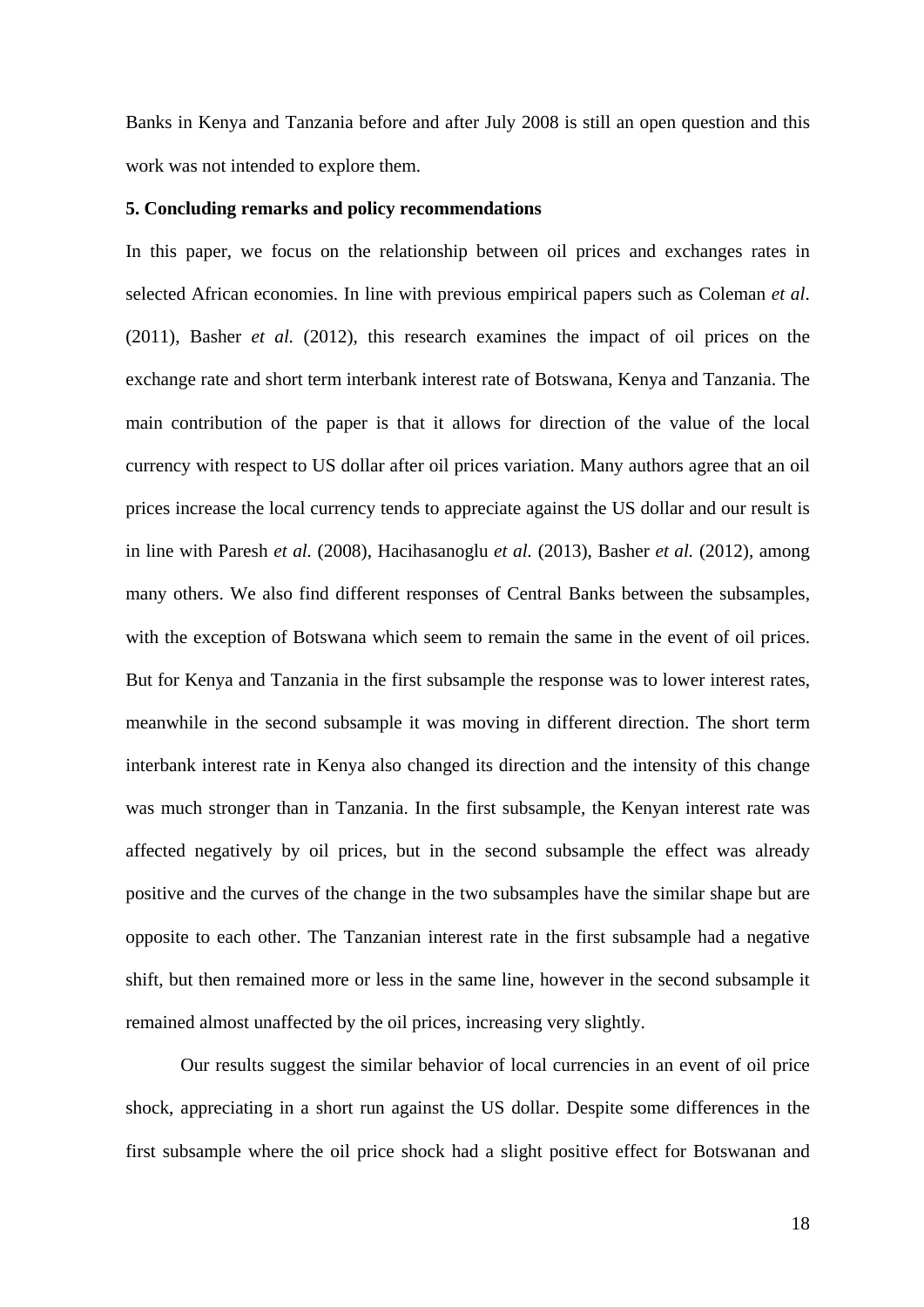Tanzanian currencies, but on Kenya the effect was the opposite, implying the slight depreciation of Kenyan shilling against the US dollar. However, in the second subsample an oil price shock had much positive effect for the Botswanan pula, a slight positive effect on Kenyan shilling and some undetermined effect on Tanzanian shilling which first depreciates and then appreciates and finally remains at the initial level.

The global result of the paper is in line with the literature, especially of those works that evaluate the oil price- exchange rate link in emerging countries, as Coleman *et al.* (2011).

We also leave for future research the issue of non-stationarity of interest rates and exchange rates for sub-Saharan countries and a deeper evaluation of the exchange rate and oil price link.

Previous empirical results from VAR model have several relevant policy implications for fiscal and monetary authorities, researchers and traders.

First, our results support that oil prices dynamics tend to affect exchanges rates in some African economies. The main message for those economies is that the fiscal and monetary authorities should take into account the role of oil price shocks as one main determinant of exchange rate dynamics. According to our results, the relevance of oil prices as explanatory variable increases after 2008 crisis.

Second, our findings also have implications for monetary authorities, central banks and traders. Specifically, our results support that the role for monetary policy in response to oil price shock should be more passive (a similar results is also found in Reboredo, 2012). In our sample countries, we only detect an active role of monetary authorities in the case of Kenya.

Finally, as we mentioned previously in the Introduction section, African economies should need a better understanding of the underlying factors that may affect their economic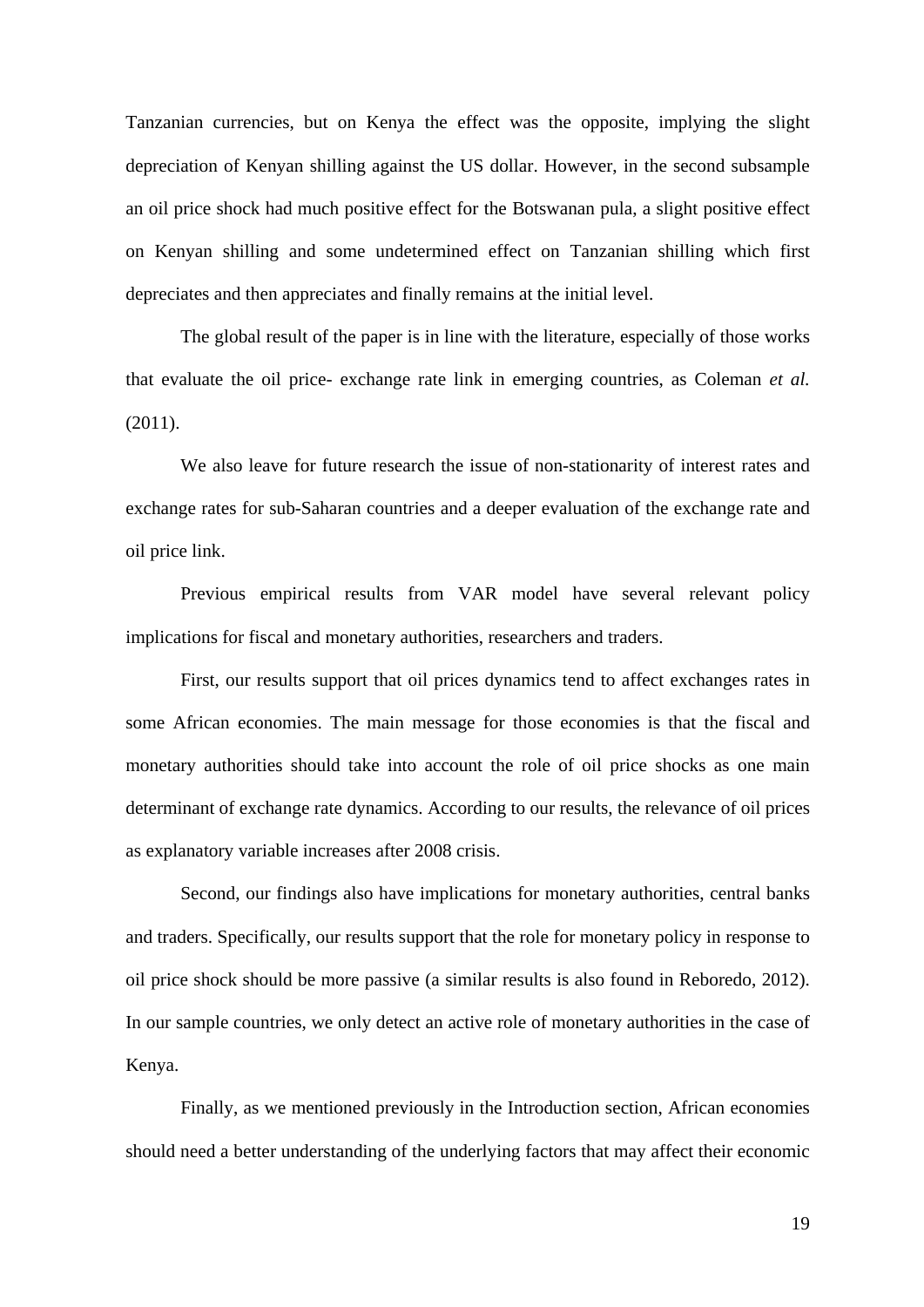stability. Our findings pointed out that policy authorities needs a better understanding of the impact of crude oil price shocks on macroeconomic variables.

## **Acknowledgments**

This is a revised version of the Vitaly Pershin Master´s Thesis in the Master of Economics and Finance (Universidad de Navarra). A previous version of the paper was presented at the Research Seminar from the NCID. We specially thank Mirko Abbritti, Luis A. Gil-Alana, Alex Armand and the editor and four referees for useful comments and suggestions.

## **References**

- Amano, R.A., van Norden, S., 1998. Oil prices and the rise and fall of the US real exchange rate. Journal of International Money and Finance, 17: 2, 299-316.
- Bai, J., Perron, P., 1998. Estimating and testing linear models with multiple structural changes. Econometrica, 66: 1, 47-78.
- Bai, J., Perron, P., 2006. Multiple structural change models: a simulation analysis. In: [Corbae,](http://www.amazon.com/s/ref=dp_byline_sr_book_1?ie=UTF8&field-author=Dean+Corbae&search-alias=books&text=Dean+Corbae&sort=relevancerank) D.; [Durlauf,](http://www.amazon.com/s/ref=dp_byline_sr_book_2?ie=UTF8&field-author=Steven+N.+Durlauf&search-alias=books&text=Steven+N.+Durlauf&sort=relevancerank) S.N.; and [Hansen,](http://www.amazon.com/s/ref=dp_byline_sr_book_3?ie=UTF8&field-author=Bruce+E.+Hansen&search-alias=books&text=Bruce+E.+Hansen&sort=relevancerank) B.C. (Eds): Econometric theory and practice: Frontiers of analysis and applied research, 212-237.
- Basher, S.A., Haug, A.A., Sadorsky, P., 2012. Oil prices, exchange rates and emerging stock markets. Energy Economics, 34: 1, 227-240.
- Bénassy-Quéré, A., Mignon, V., Penot, A., 2007. China and the relationship between the oil price and the dollar. Energy Policy, 35: 11, 5795-5805.
- Bernanke, B.S., Gertler, M., Watson, M.W., 1997. Systematic monetary policy and the effects of oil shocks. Brookings Papers on Economic Activity, 1, 91 - 157.
- Bollino, C.A., 2007. Oil prices and the US trade deficit. Journal of Policy Modeling, 29:5, 729 - 738.
- Brahmasrene, T., Huang, J.H., Sissoko, Y., 2014. Crude oil prices and exchange rates:
- Causality, variance decomposition and impulse response. Energy Economics, 44, 407-412.
- Chen, S., Chen, H., C., 2007. Oil prices and real exchange rates. Energy Economics, 29: 3, 390-404.
- Coleman, S., Cuestas, J., C., Mourelle, E., 2011. Investigating the oil price-exchange rate nexus: evidence from Africa. Sheffield Economic Research Paper Series, 2011015.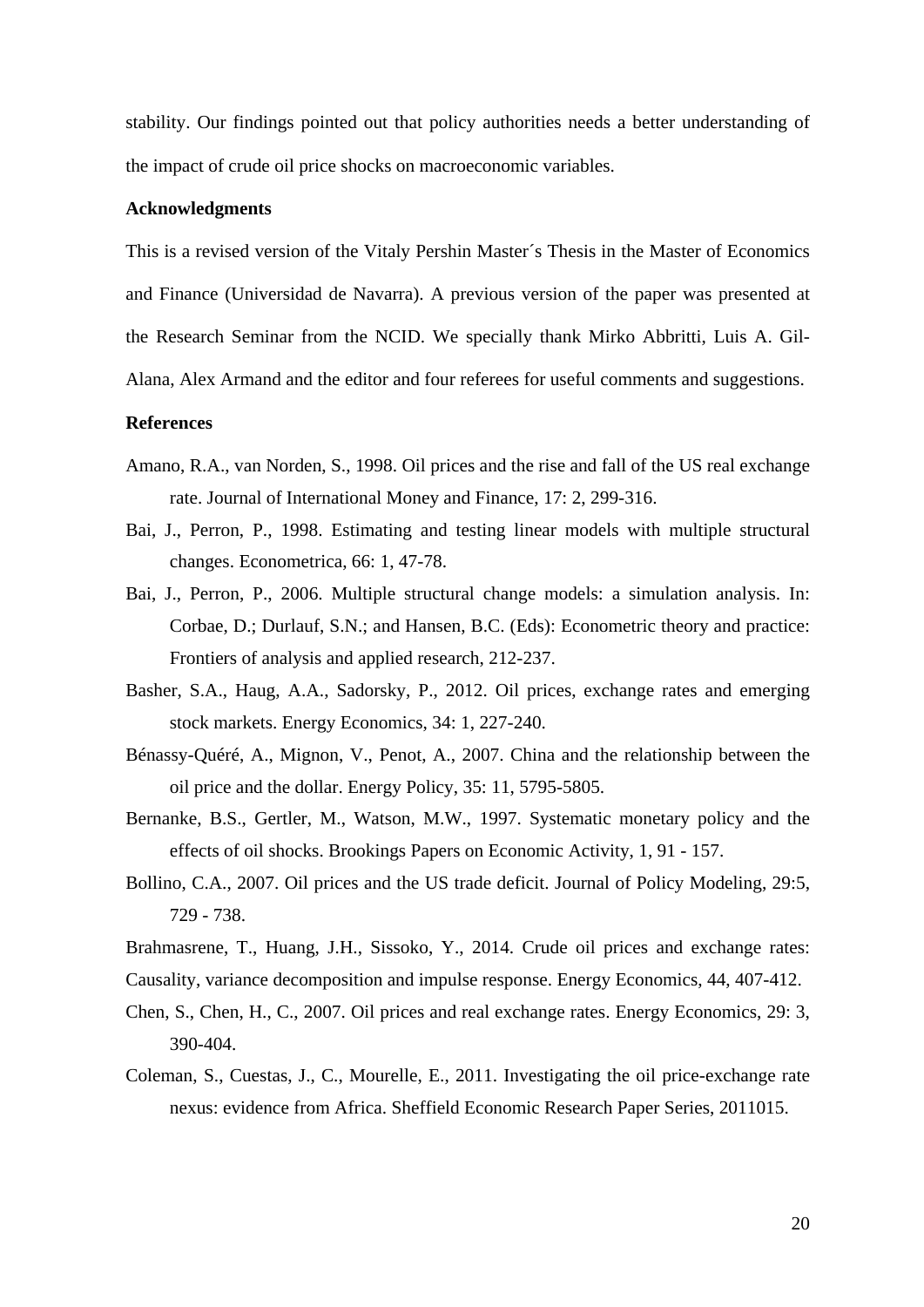- Cunado, J., Perez de Gracia, F., 2005. Oil prices, economic activity and inflation: Evidence for some Asian economies. The Quarterly Review of Economics and Finance, 45: 1, 65 - 83.
- Dickey, D.A., Fuller, W.A., 1981. Likelihood ratio statistics for autoregressive times series with a unit root. Econometrica 49: 4, 1057-1072.
- Elliot, G., Rothemberg, T., Stock, J.H., 1996. Efficient tests for an autoregressive unit root. Econometrica 64: 4, 813-836.
- Energy Information Administration (2014). International Energy Outlook 2013. Web address: [http://www.eia.gov/forecasts/ieo/?src=Analysis-f4.](http://www.eia.gov/forecasts/ieo/?src=Analysis-f4)
- Golub, S.S., 1983. Oil prices and exchange rates. The Economic Journal, 93: 371, 576-593.
- Hacihasanoglu, E., Turhan, M., I., Soytas, U., 2013. Oil prices and emerging markets exchange rates. Emerging Markets Finance and Trade, 49:1, 21-36.
- Hamilton, J.D., 1983. Oil and Macroeconomy since the World War II. Journal of Political Economy, 91: 2, 228-248.
- Harris, D., Harvey, D.I., Leybourne, S.J., Taylor, A.M., 2009. Testing for a unit root in the presence of a possible break in trend. Econometric Theory, 25: 6, 1545-1588.
- Huang, Y., Guo, F., 2007. The role of oil price shocks on China's real exchange rate. China Economic Review, 18: 4, 403-416.
- Johansen, S., Juselius, K., 1990. Maximum likelihood estimation and inference on cointegration with applications to demand for money. Oxford Bulletin of Economics and Statistics 52: 2, 169-210.
- Johansen, S., 1991. Estimation and hypothesis testing of cointegration vectors in Gaussian vector autoregressive models. Econometrica, 59: 6, 1551-1580.
- Johansen, S., 1995. Likelihood-based inference in cointegrated vector autoregressive models. [Oxford University Press.](https://elt.oup.com/cat/?cc=global)
- Jouini, J., 2013. Return and volatility interaction between oil prices and stock makets in Saudi Arabia. Journal of Policy Modeling, 35:6, 1124-1144.
- Krugman, P., 1980. Oil and the dollar. NBER working paper nº 554. National Bureau of Economic Research.
- Krugman, P., 1983. Oil shocks and exchange rate dynamics. In exchange rate and international economics, edited by Frenkel, J., A., University of Chicago Press, Chicago, US.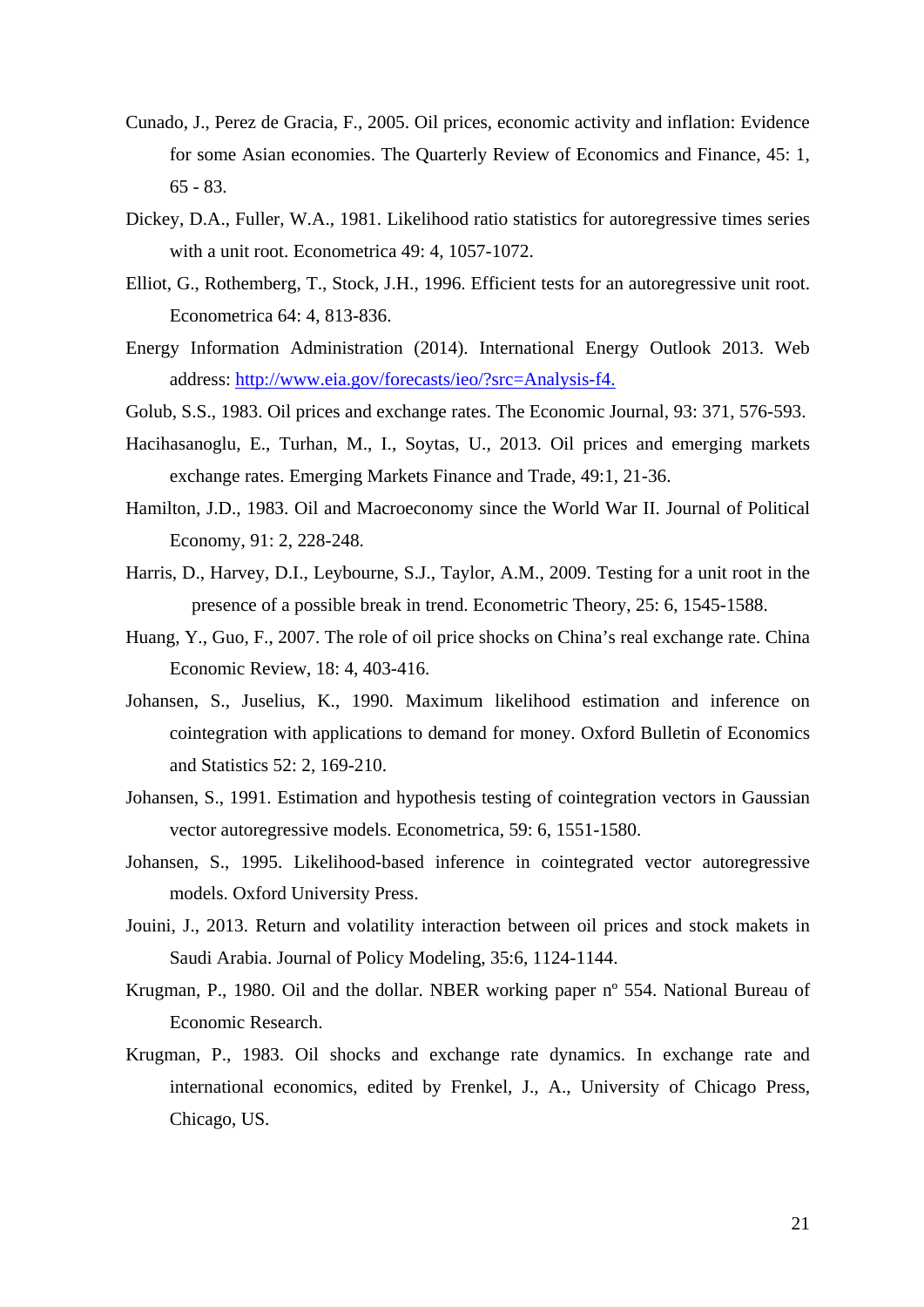- Kwiatkowski, D., Phillips, P.C.B., Schmidt, P., Shin, Y., 1992. Testing the null hypothesis of stationary against the alternative of a unit root. Journal of Econometrics 54, 1-3, 159-178.
- Mork, K., A., 1989. Oil and the macroeconomy when prices go up and down: an extension of Hamilton's results. Journal of Political Economy, 97: 3, 740-745.
- Paresh, K., N., Narayan, S., Prasad, A., 2008. Understanding the oil price-exchange rate nexus for the Fiji islands. Energy Economics, 30: 5, 2686-2696.
- Rautava, J., 2004. The role of oil prices and the real exchange rate in Russia's economy-a cointegration approach. Journal of Comparative Economics, 32: 2, 315-327.
- Reboredo, J.C., 2012. Modeling oil price and exchange rate co-movements. Journal of Policy Modeling, 34: 3, 419-440.
- Sims, C.A., 1980. Macroeconomics and reality. Econometrica, 48: 1, 1-48.
- Schwert, G.W., 1987. Effects of model specification on tests for unit roots in macroeconomic data. Journal of Monetary Economics, 20: 1, 73-103.
- The Economist, 2013. Africa rising: A hopeful continent. [http://www.economist.com/news/special-report/21572377-african-lives-have](http://www.economist.com/news/special-report/21572377-african-lives-have-already-greatly-improved-over-past-decade-says-oliver-august)[already-greatly-improved-over-past-decade-says-oliver-august.](http://www.economist.com/news/special-report/21572377-african-lives-have-already-greatly-improved-over-past-decade-says-oliver-august)
- Zhang, Y.J., Fan, Y., Tsai, H.T., Wei, Y.M., 2008. Spillover effect of US dollar exchange rate on oil prices. Journal of Policy Modeling, 30:6, 973-991.
- World Bank Africa Overview, 2014. [http://www.worldbank.org/en/region/afr/overview.](http://www.worldbank.org/en/region/afr/overview)
- Wlazlowski, S., Hagströmer, B., Giulietti, M., 2011. Causality in crude oil prices. Applied Economics, 43: 24, 3337-3347.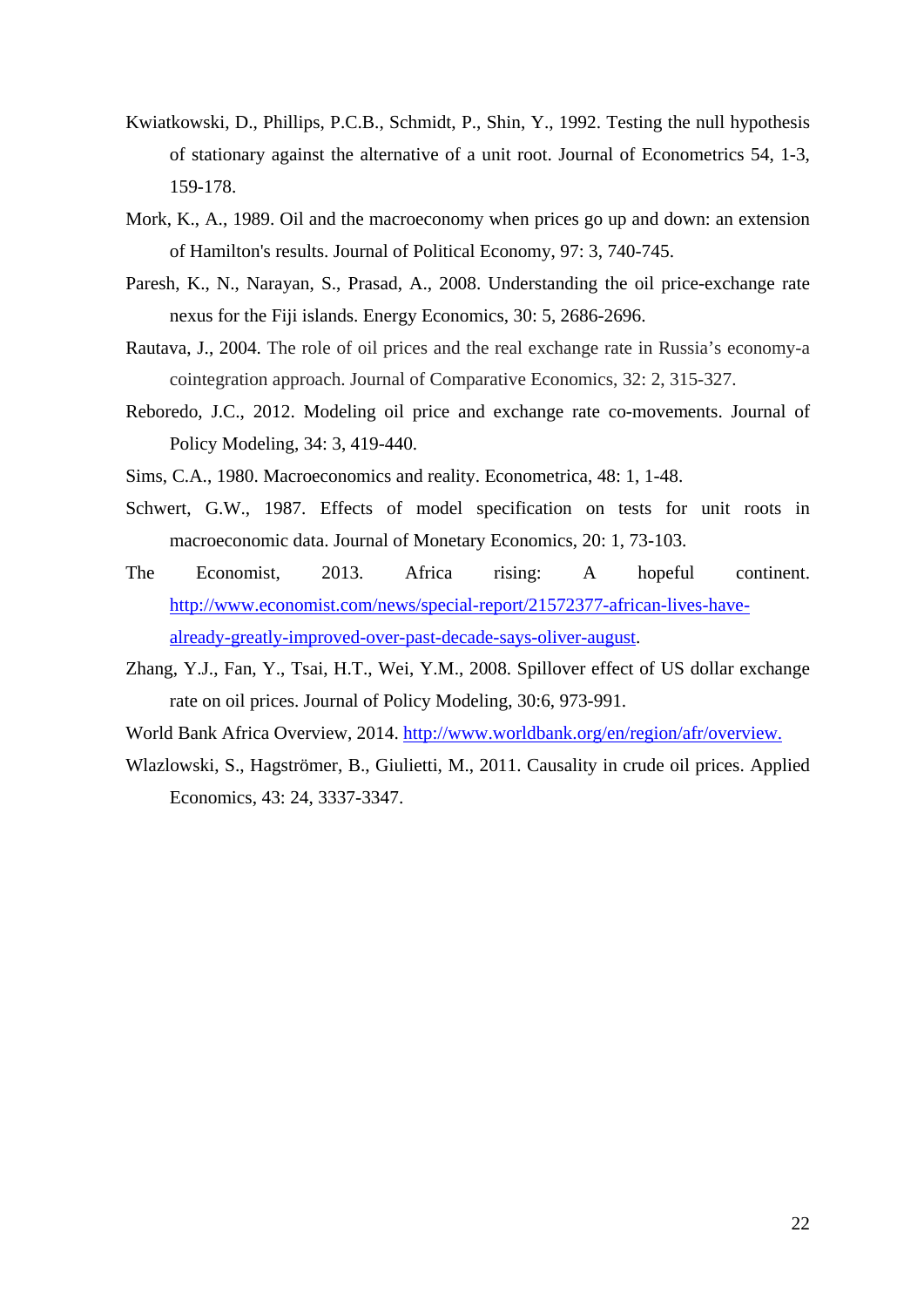**Table 1. Variable description and sources**

| <b>Table 1. Variable description and sources</b> |                          |              |                                |  |  |  |
|--------------------------------------------------|--------------------------|--------------|--------------------------------|--|--|--|
| Variable                                         | Sample period            | <b>State</b> | Source                         |  |  |  |
| Oil price - Brent                                | $01/12/2003 - 02/7/2014$ | Logs         | Fed. Res. of Bank of St. Louis |  |  |  |
| Botswana - Exchange rate                         | $01/12/2003 - 02/7/2014$ | Logs         | Bank of Botswana               |  |  |  |
| Botswana - Interest rate                         | 16/11/2004 - 02/7/2014   | Levels       | <b>Bank of Botswana</b>        |  |  |  |
| Kenya - Exchange rate                            | $01/12/2003 - 02/7/2014$ | Logs         | Central Bank of Kenya          |  |  |  |
| Kenya - Interest rate                            | $01/12/2003 - 02/7/2014$ | Levels       | Central Bank of Kenya          |  |  |  |
| Tanzania - Exchange rate                         | $01/12/2003 - 02/7/2014$ | Logs         | Bank of Tanzania               |  |  |  |
| Tanzania - Interest rate                         | $01/12/2003 - 02/7/2014$ | Levels       | Bank of Tanzania               |  |  |  |
|                                                  |                          |              |                                |  |  |  |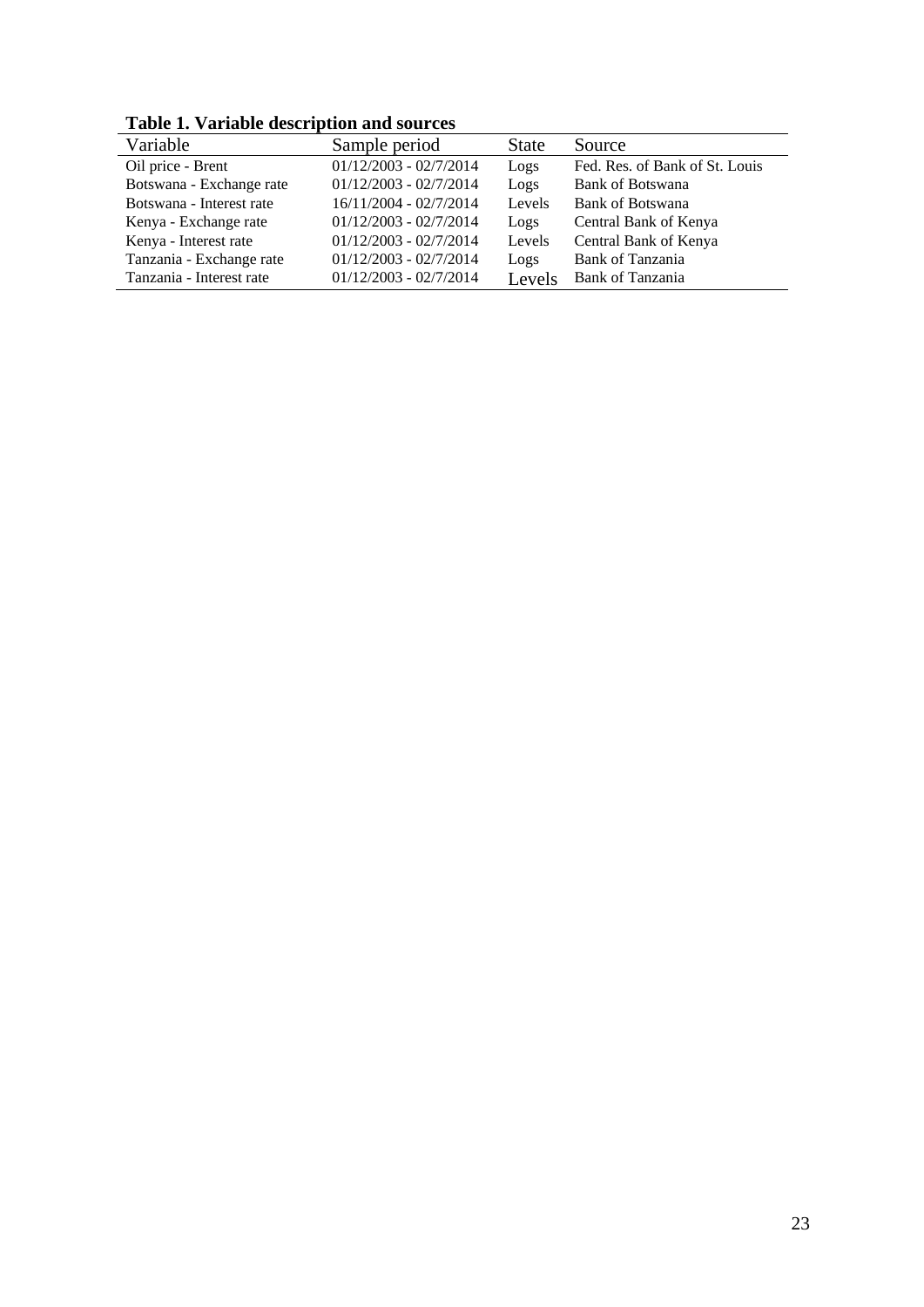|                 | ADF         |             | <b>KPSS</b>       |           | <b>ADF-GLS</b> |             |  |
|-----------------|-------------|-------------|-------------------|-----------|----------------|-------------|--|
|                 | Constant    | Constant    | Constant          | Constant  | Constant       | Constant    |  |
|                 |             | and trend   |                   | and trend |                | and trend   |  |
|                 |             |             | Original series   |           |                |             |  |
| Oil prices      | $-2.63*$    | $-2.85**$   | 4.60              | 0.32      | $-0.02$        | $-1.27$     |  |
| Exchange rates  |             |             |                   |           |                |             |  |
| <b>Botswana</b> | $-0.69$     | $-1.83$     | 5.70              | 0.56      | 1.16           | $-1.41$     |  |
| Kenya           | $-1.14$     | $-1.84$     | 3.41              | 0.90      | $-0.89$        | $-0.99$     |  |
| Tanzania        | $-0.78$     | $-2.84$     | 6.53              | 0.33      | 0.79           | $-2.80$     |  |
| Interest rates  |             |             |                   |           |                |             |  |
| <b>Botswana</b> | 0.37        | $-1.53$     | 6.08              | 0.72      | 1.87           | $-1.41$     |  |
| Kenya           | $-3.48***$  | $-3.54**$   | 1.42              | 0.36      | $-2.69***$     | $-3.27**$   |  |
| Tanzania        | $-4.20***$  | $-4.38*$    | $0.48*$           | 0.25      | $-2.09**$      | $-2.26$     |  |
|                 |             |             | First differences |           |                |             |  |
| Oil prices      | $-48.95***$ | $-48.96***$ | $0.19***$         | $0.03***$ | $-3.23***$     | $-3.98**$   |  |
| Exchange rates  |             |             |                   |           |                |             |  |
| <b>Botswana</b> | $-13.87***$ | $-13.85***$ | $0.07***$         | $0.05***$ | $-6.11***$     | $-6.73***$  |  |
| Kenya           | $-35.44***$ | $-35.44***$ | $0.03***$         | $0.03***$ | $-3.16***$     | 1.98        |  |
| Tanzania        | $-23.01***$ | $-23.01***$ | $0.03***$         | $0.02***$ | $-0.79$        | $-2.70**$   |  |
| Interest rates  |             |             |                   |           |                |             |  |
| <b>Botswana</b> | $-46.77***$ | $-46.78***$ | $0.23***$         | $0.09***$ | $-54.71***$    | $-7.80***$  |  |
| Kenya           | $-10.71***$ | $-10.71***$ | $0.03***$         | $0.01***$ | $-10.19***$    | $-3.75***$  |  |
| Tanzania        | $-56.68***$ | $-56.67***$ | $0.07***$         | $0.02***$ | $-54.42***$    | $-12.37***$ |  |

|  | Table 2. Unit roots for the variables and its first differences |
|--|-----------------------------------------------------------------|
|--|-----------------------------------------------------------------|

Notes: \*\*\*, \*\*, \* mean significant at 1%, 5% and 10% respectively.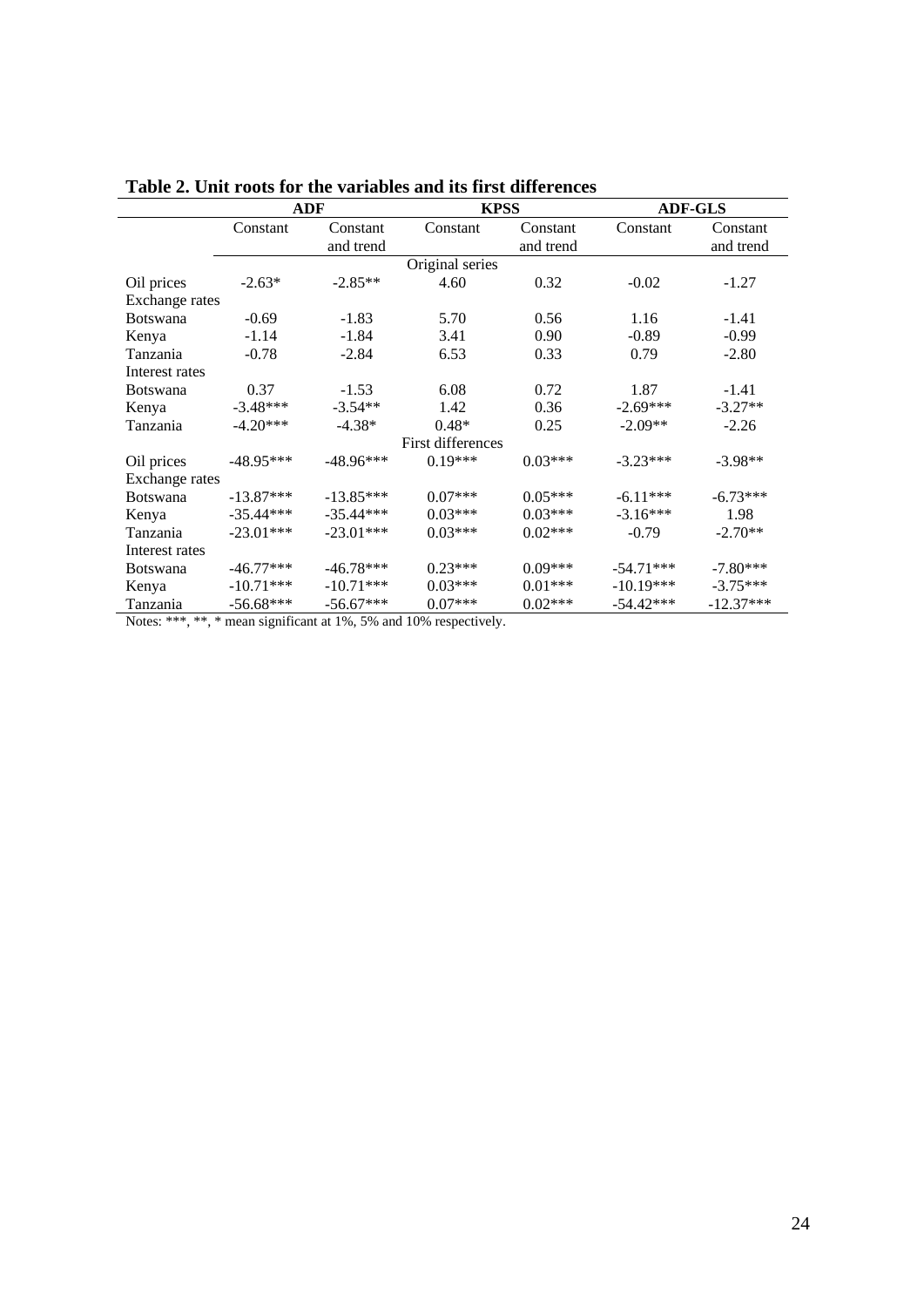|  | <b>Table 3. Structural break dates</b> |  |  |
|--|----------------------------------------|--|--|
|--|----------------------------------------|--|--|

| Table 5. Structural break dates |            |            |            |            |  |  |
|---------------------------------|------------|------------|------------|------------|--|--|
|                                 | Break 1    | Break 2    | Break 3    | Break 4    |  |  |
| Oil prices                      | 22/06/2005 | 17/05/2007 | 21/12/2010 |            |  |  |
| Exchange rates                  |            |            |            |            |  |  |
| <b>Botswana</b>                 | 11/08/2005 | 06/02/2008 | 17/05/2012 | 11/08/2005 |  |  |
| Kenya                           | 11/09/2006 | 22/09/2008 | 23/02/2011 |            |  |  |
| Tanzania                        | 03/11/2005 | 21/10/2008 | 25/04/2010 | 18/10/2011 |  |  |
| Interest rates                  |            |            |            |            |  |  |
| <b>Botswana</b>                 | 08/07/2009 | 07/12/2011 |            |            |  |  |
| Kenya                           | 01/02/2005 | 29/05/2009 | 30/06/2011 | 03/09/2012 |  |  |
| Tanzania                        |            |            |            |            |  |  |

Notes: Breaks dates are calculated using the Least Squares with Breakpoints with sequential testing and coefficient covariance matrix by HAC (Newey-West) method with quadratic-spectral Kernel and Andrews automatic bandwidth method.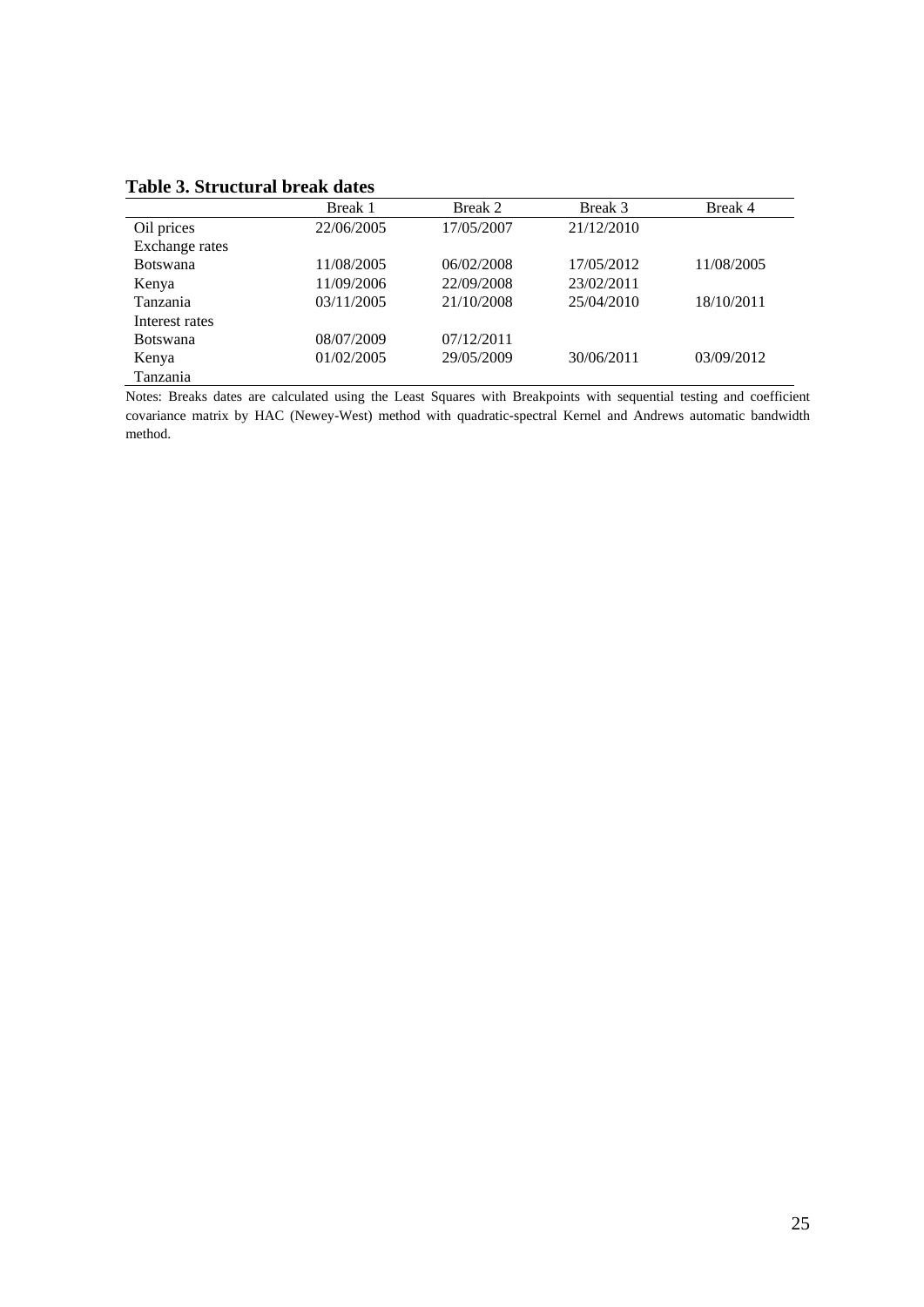**Table 4. The Johansen-Juselius cointegration test**

|                 |                        | $r = 0$  |                  | r < 1 |       | r < 2 |      |
|-----------------|------------------------|----------|------------------|-------|-------|-------|------|
|                 |                        |          | $\mathcal{L}(2)$ |       | (2)   |       |      |
| <b>Botswana</b> | Trace Statistic        | 19.39    | 25.63            | 9.65  | 11.57 | 0.65  | 1.84 |
|                 | Max-Eigen Stat         | 0.01     | 0.01             | 0.01  | 0.01  | 0.00  | 0.00 |
| Kenya           | <b>Trace Statistic</b> | $37.25*$ | 40.93            | 3.18  | 6.85  | 0.35  | 0.43 |
|                 | Max-Eigen Stat         | 0.03     | 0.03             | 0.00  | 0.00  | 0.00  | 0.00 |
| Tanzania        | <b>Trace Statistic</b> | 24.84    | 36.80            | 4.02  | 7.27  | 1.67  | 1.70 |
|                 | Max-Eigen Stat         | 0.01     | 0.02             | 0.00  | 0.00  | 0.00  | 0.00 |

Notes: Selected variables are oil prices, exchange rates and interest rates. r: number of cointegrating vector. \*, \*\* and \*\*\* denote rejection of the null hypothesis at the 10%, 5% and 1% levels of significance, respectively. In column 3 ( $r = 0$ ) we test the null hypothesis of no cointegration against the alternative of cointegration. The Akaike Information Criterion (AIC) was used for the lag determination. (1) and (2) mean exclusion or inclusion of a linear trend in the test equation, respectively.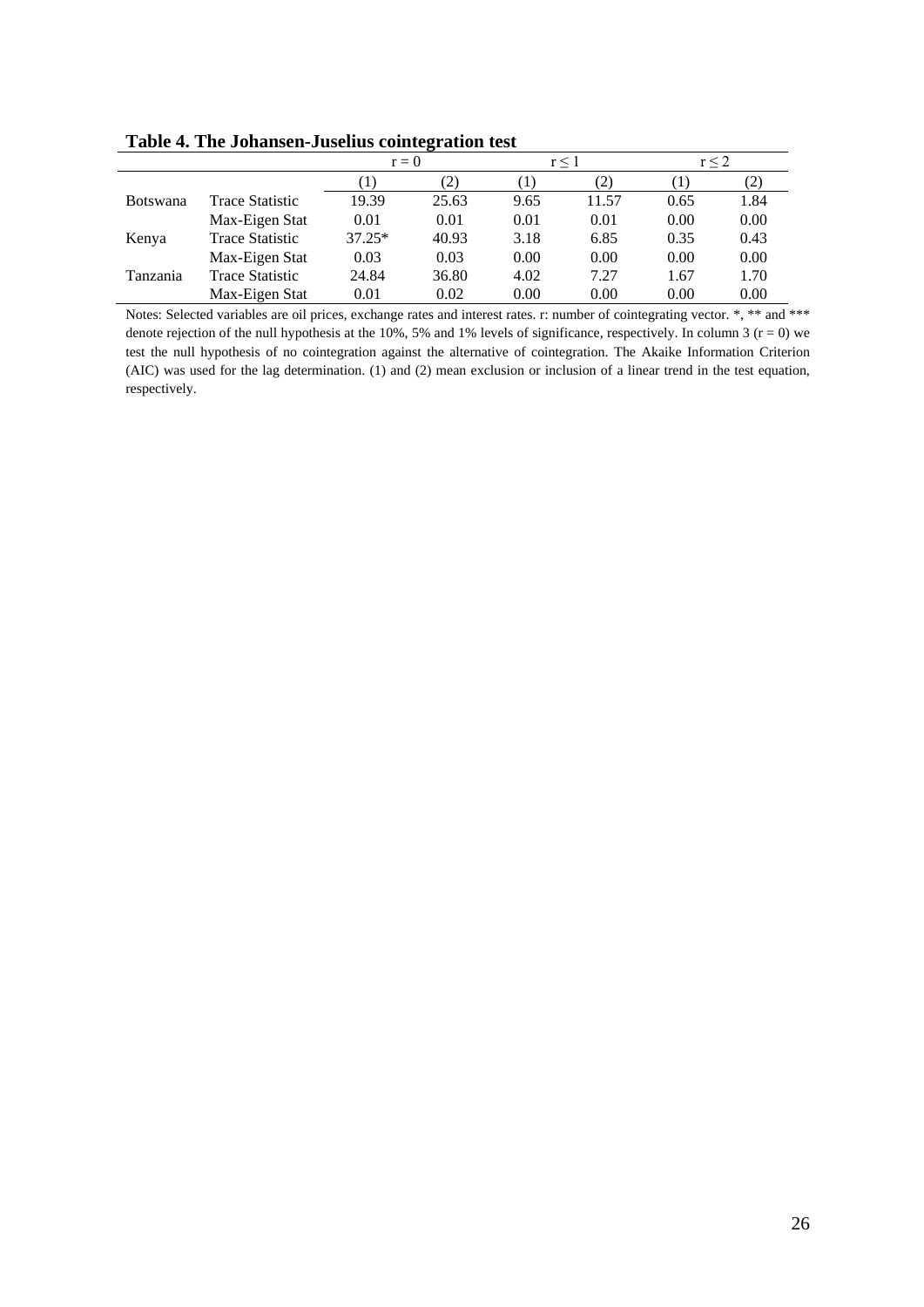



Note: prices are expressed in US dollars.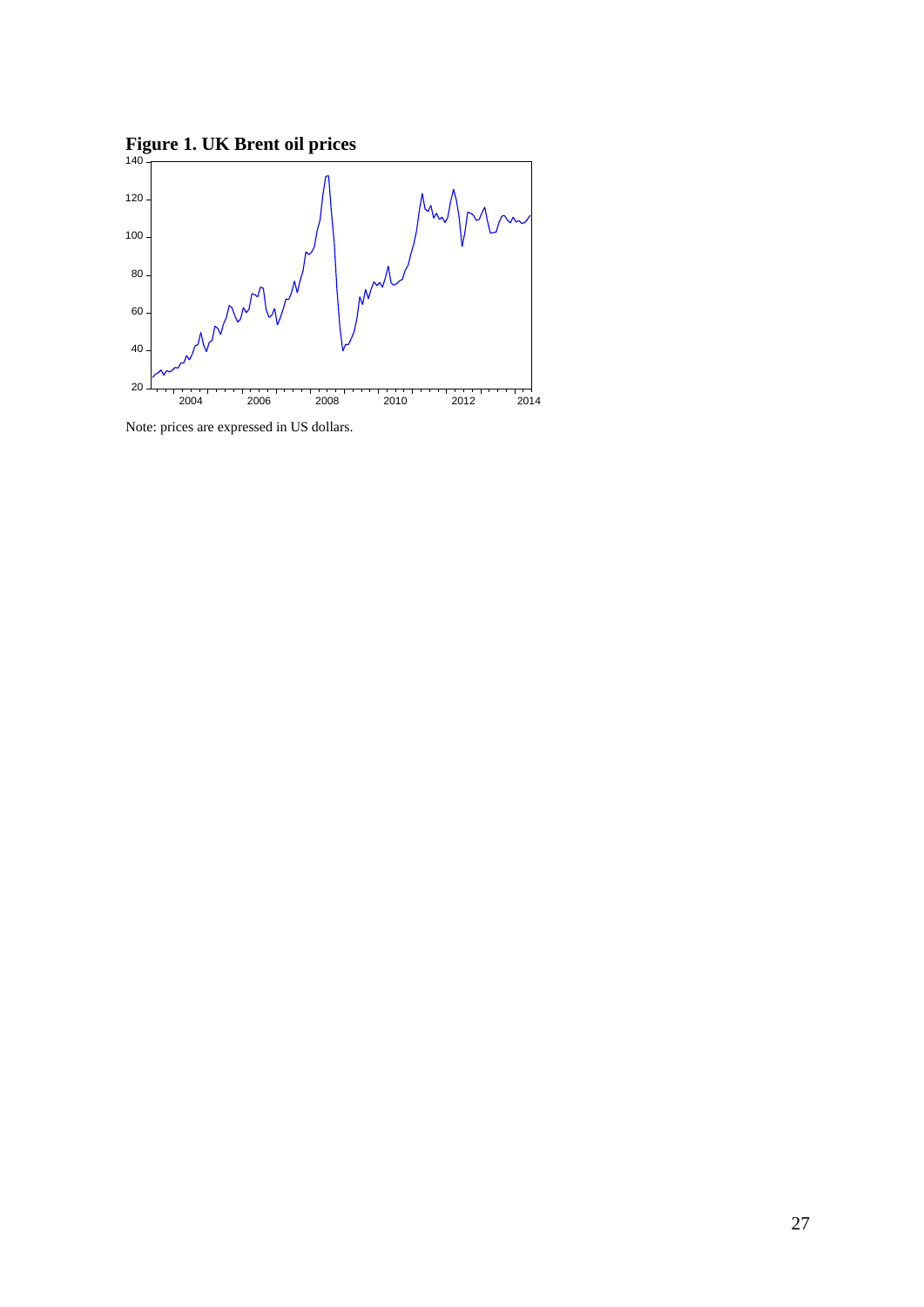

**Figure 2. Generalized impulse-response function to oil price**